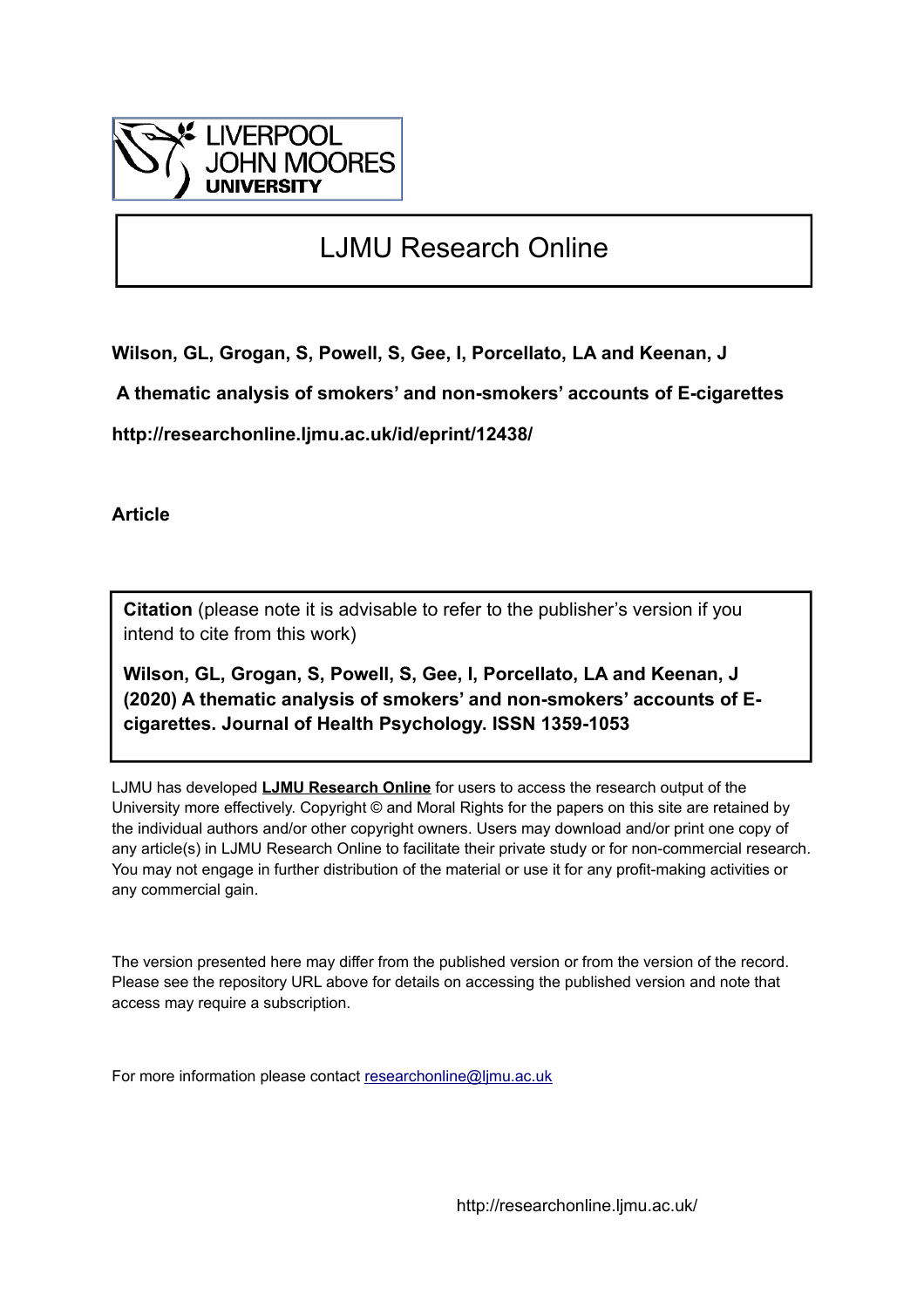| $\mathbf{1}$   | A Thematic Analysis of Smokers' and Non-Smokers' Accounts of E-cigarettes                           |
|----------------|-----------------------------------------------------------------------------------------------------|
| $\overline{2}$ | RUNNING HEAD: SMOKERS' AND NON-SMOKERS' ACCOUNTS OF E-CIGARETTES                                    |
| 3              |                                                                                                     |
| $\overline{4}$ | Abstract                                                                                            |
| 5              | This study explored smokers' and non-smokers' accounts of E-cigarettes (ECs). Fifty-one UK-based    |
| 6              | participants, 20 men and 31 women, responded to open-ended questions online. Inductive thematic     |
| $\tau$         | analysis identified that the factors that influence EC behaviour and opinion in adult smokers and   |
| $8\phantom{1}$ | non-smokers are related to social context, informative sources, practical aspects, and health       |
| 9              | implications. Participants presented varying accounts of ECs, suggesting that individual narratives |
| 10             | regarding ECs are multi-faceted. This is important information for health professionals and policy  |
| 11             | makers tasked with advising on EC use.                                                              |
| 12             |                                                                                                     |
| 13             |                                                                                                     |
| 14             | Key words: E-cigarettes; smokers; non-smokers; inductive thematic analysis; open-ended              |
| 15             | questionnaire                                                                                       |
| 16             |                                                                                                     |
| 17             |                                                                                                     |
| 18             |                                                                                                     |
| 19             |                                                                                                     |
| 20             |                                                                                                     |
| 21             |                                                                                                     |
| 22             |                                                                                                     |
| 23             |                                                                                                     |
| 24             |                                                                                                     |
| 25             |                                                                                                     |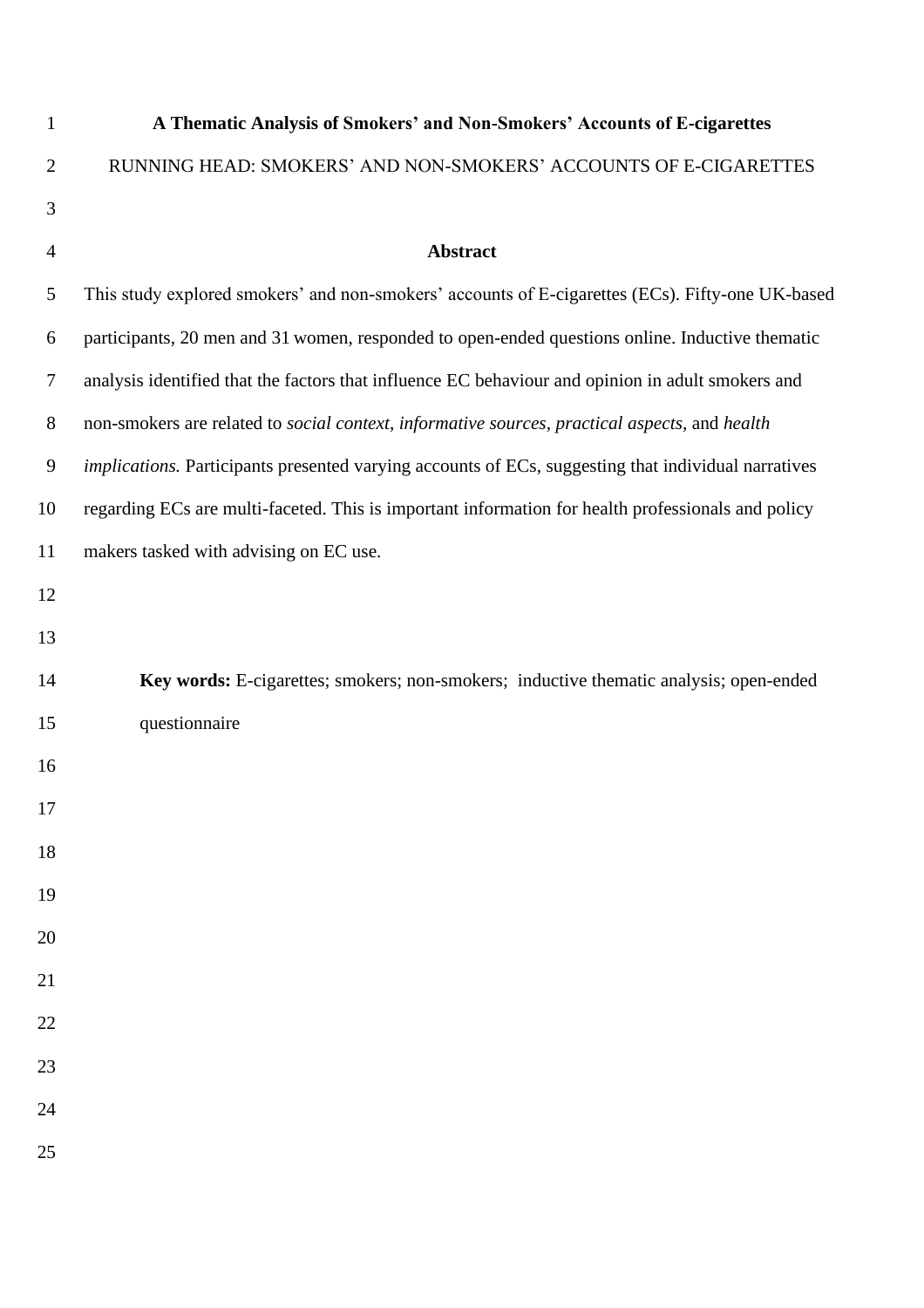## **A Thematic Analysis of Smokers' and Non-Smokers' Accounts of E-cigarettes**

 The global growth of E-cigarettes (ECs) is an unfolding phenomenon. It is estimated around 3.6 28 million adults in Great Britain currently use ECs, and there are now more ex-smokers (just under 2 million) using ECs than current smokers (1.4 million; ASH, 2019). The increased uptake of ECs among smokers has often been credited to their ability to satisfy nicotine cravings and prevent withdrawal, whilst also addressing the behavioural-sensory aspects of smoking (Farsalinos, 2017). Around 6.1% of the U.K population use ECs having never smoked, which is on the increase (ASH, 2019). This presents an emerging demographic of individuals, with new motivations and perceptions which have yet to be explored (Sussan et al., 2017). Qualitative explorations of EC understanding and behaviour in adult smokers have found a continuum of opinions exist, determined by personal experience and history (Kim et al., 2016; Rooke et al., 2016; Simmons et al., 2016). There is also evidence of uncertainty and misunderstanding regarding the information available surrounding ECs (Vasconcelos and Gilbert, 2018). This is understandable as there is inadequate research and lack of regulatory guidelines combined with an abundance of conflicting information on regulations, brands, flavours, and models (Kaisar et al.,

2016).

 There is unarguably a lack of qualitative research exploring adult smokers' and non-smokers' perceptions of ECs and the factors that may encourage or deter use. There have been few studies focusing on the emerging demographic of EC users who have never smoked cigarettes, and no studies exploring non-smoker attitudes to EC use. Exploring the experience of these individuals is important as there is an increasing demographic that could potentially become addicted to nicotine through a new mode of delivery.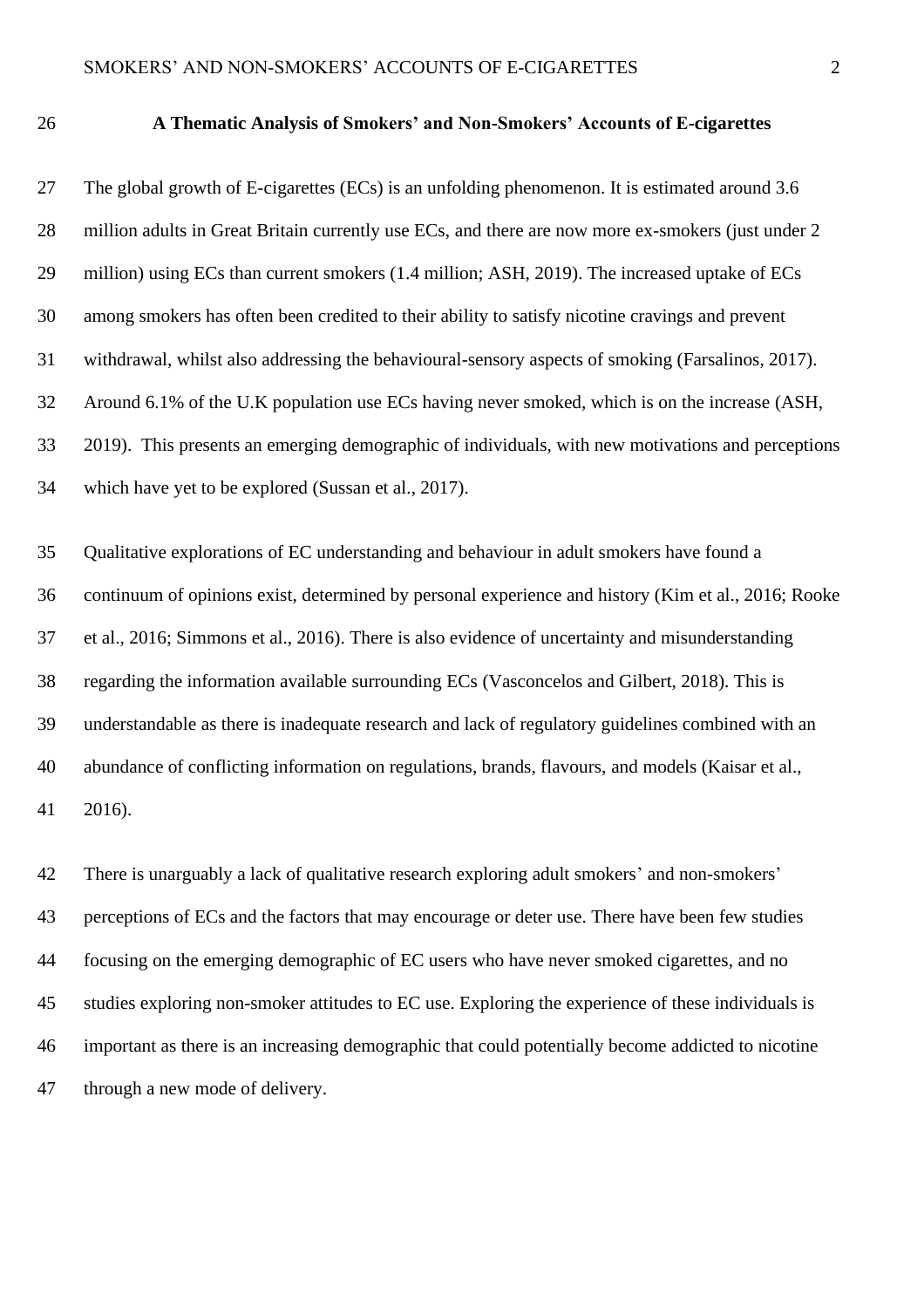The current study provides an opportunity to understand these accounts from the user perspective. It

is also of interest to explore non-smokers' perceptions as non-smoker influence could potentially act

as a facilitator and/or barrier in regard to EC use.

### **The Current Study**

This study set out to examine accounts of ECs from both smokers and non-smokers, as described by

the participants themselves, focusing on participants in the U.K aged between 18-65 years.

Participants were diverse, and from all genders and all ethnicities. It was important that the

 participants were English speaking, due the research relying on qualitative analysis, language and its interpretation.

 *Research Question: What are the factors that influence EC behaviour and opinion in adult smokers' and non-smokers'?* 

### **Method**

**Design**

 To achieve insight into smokers' and non-smokers accounts of EC use, an open-ended questionnaire (OeQ) design was employed. This qualitative approach provides exploratory information that can attempt to comprehend influencing factors of EC use (Creswell, 2014), including enlightenment on contextual factors and perceptions which may not be captured when using quantitative methods. In order to encourage disclosure, participants were asked to complete a series of open-ended questions (OeQs) anonymously online. Pilot work was conducted on an original version of the OeQ. Following the pilot study, the questionnaire received minor amendments to improve clarity. **Recruitment**  Advertisements for the study were placed in suitable locations including EC shops, chemists,

libraries, community centres, and University campuses. A snowball sampling approach was also

used, and the research team asked their contacts to distribute adverts for the study. The first author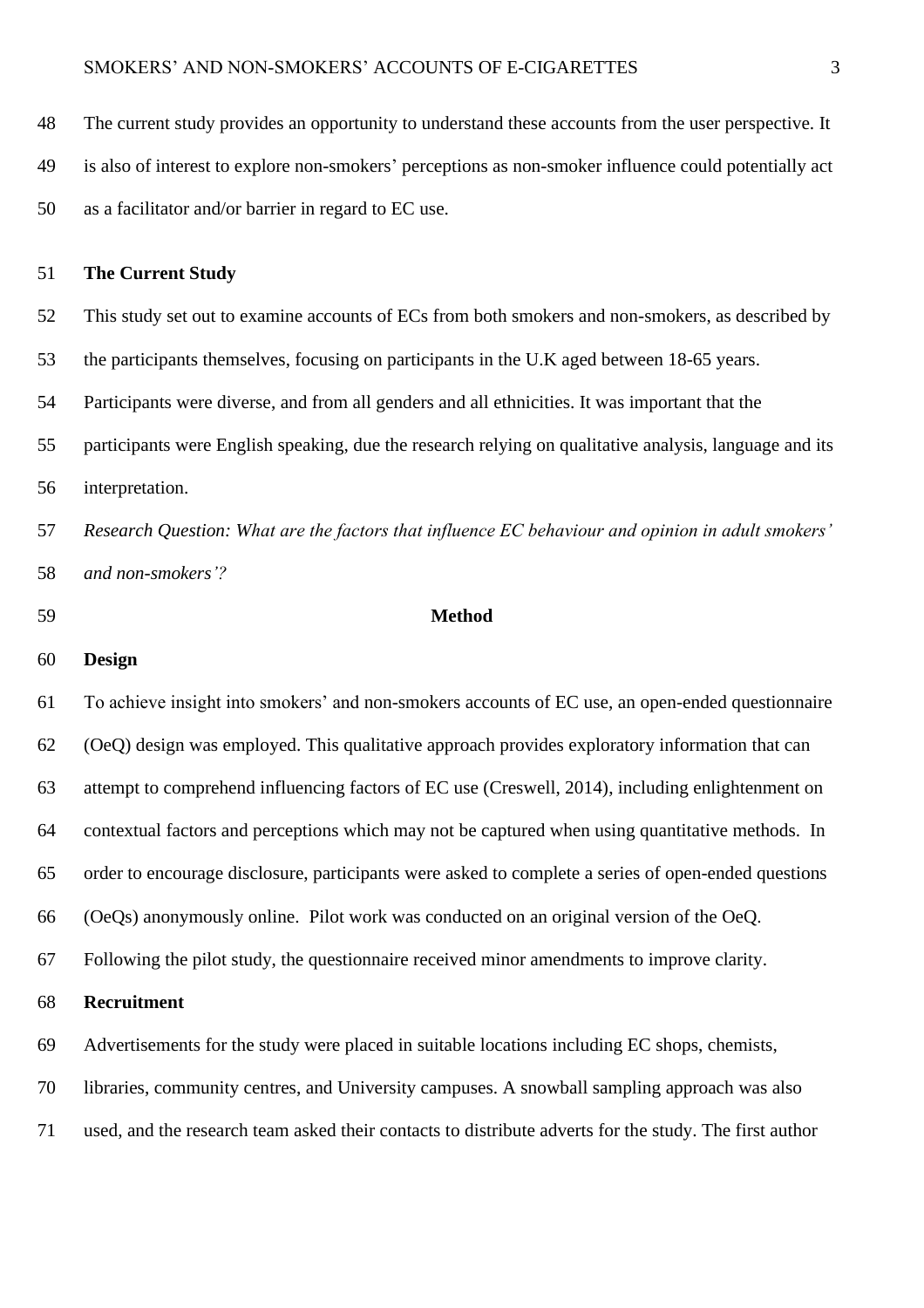| 72 | also held recruitment events at [Blinded for Review] University whereby she approached individuals,   |
|----|-------------------------------------------------------------------------------------------------------|
| 73 | providing them with the appropriate QR code to access the questionnaire.                              |
| 74 | <b>Participants</b>                                                                                   |
| 75 | Fifty-one English speaking respondents, 20 men and 31 women, were recruited. Ages ranged              |
| 76 | between 18-65 with a mean age of 32.4 years. Table 1 illustrates the demographic characteristics of   |
| 77 | the participants [insert Table 1 here].                                                               |
| 78 | Fifteen participants self-reported successfully quitting smoking using an EC; nine participants self- |
| 79 | reported failing to quit smoking using an EC; one participant was a self-reported smoker who also     |
| 80 | used ECs regularly (dual user); four participants were self-reported smokers who had tried ECs;       |
| 81 | three participants were self-reported EC users but had never been conventional smokers (identified    |
| 82 | below using the phrase "emerging demographic"); and 19 participants were self-reported never          |
| 83 | smokers/users. See Supplemental File 1 for full details of participants.                              |
| 84 | <b>Materials</b>                                                                                      |
| 85 | An OeQ was constructed guided by previous literature surrounding EC perceptions. The first            |
| 86 | questions assessed demographic variables such as age, gender and ethnicity (closed). The              |
| 87 | participants then answered a question which classified them into one of six categories:               |
| 88 | Category 1: I have successfully used an E-cigarette to quit smoking (12 items)                        |
| 89 | Category 2: I am a smoker who has tried to quit smoking using E-cigarettes but has failed to          |
| 90 | quit (12 items)                                                                                       |
| 91 | Category 3: I am a smoker who uses E-cigarettes regularly but has no intention to quit (21)           |
| 92 | items)                                                                                                |
| 93 | Category 4: I am a smoker who has tried an E-cigarette but has no intention to quit (11 items)        |
|    |                                                                                                       |
| 94 | Category 5: I have never been a smoker but use E-cigarettes regularly (19 items)                      |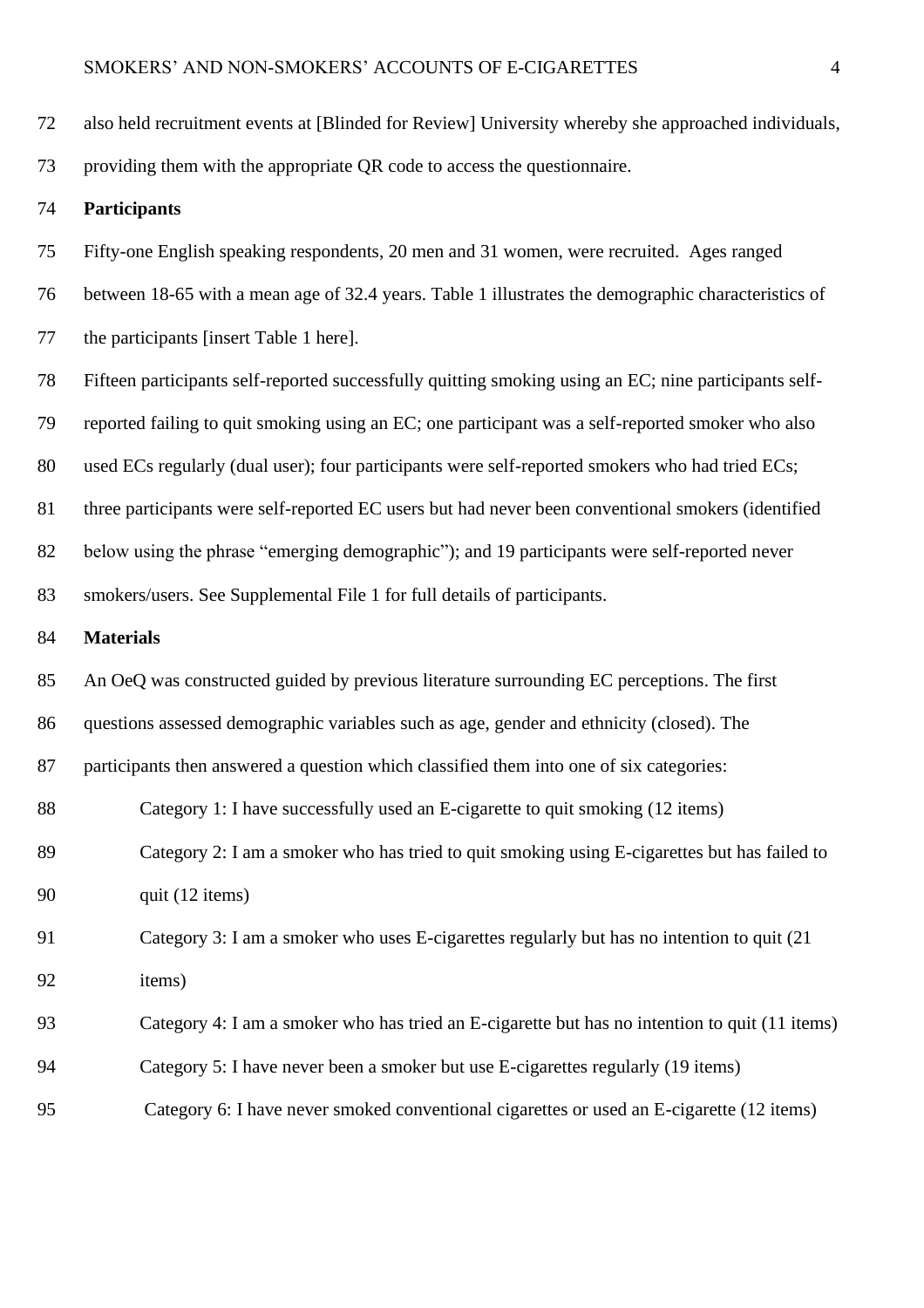### SMOKERS' AND NON-SMOKERS' ACCOUNTS OF E-CIGARETTES 5

 Each questionnaire contained the same 9 general questions (open and closed) which asked about knowledge and opinions of ECs. The general section included OeQs such as 'what do you think are 98 the positive effects of using E-cigarettes and why?' Closed ended questions included 'do you think E-cigarettes are addictive' with a selection of answers including yes, no, unsure, it depends. The majority of the questions were open. The section also contained some questions with 5-point Likert scales whereby participants indicated how much they agree with particular statements such as 'E- cigarettes encourage non-smokers to start using tobacco cigarettes'. For the purpose of this paper which focuses on qualitative responses, only the responses to the (OeQs) are discussed. See Supplement 2 for full list of questions answered by participants in each category.

### **Procedure**

 Ethical approval was first obtained through [Blinded for Review] University's ethics committee. The advertisement for the study contained a QR code which took participants to an anonymous *Qualtrics*  questionnaire. The advertisement also contained the first author's email address, in order to broaden the range of potential participants i.e. those who did not have a device to connect to the internet when viewing the advertisement. All participants gave informed consent to taking part in the study, including the use of anonymised quotes in reports, through ticking a box on the OeQ to confirm agreement. At the end of the questionnaire, participants were de-briefed and informed of their right to withdraw. They were also given contact details (e-mail) of the researcher for queries or further information regarding the study.

#### **Data Analysis**

 Braun and Clarke's (2006) guidelines for inductive thematic analysis were employed to identify themes related to encouraging and deterring EC use, capturing individual understanding and allowing an in-depth analysis of the data. To ensure a respectable analysis the framework recommended by Nowell et al. (2017) was followed which emphasises that interpretivist research is obligated to satisfy the criteria for trustworthiness, which includes: credibility (validity);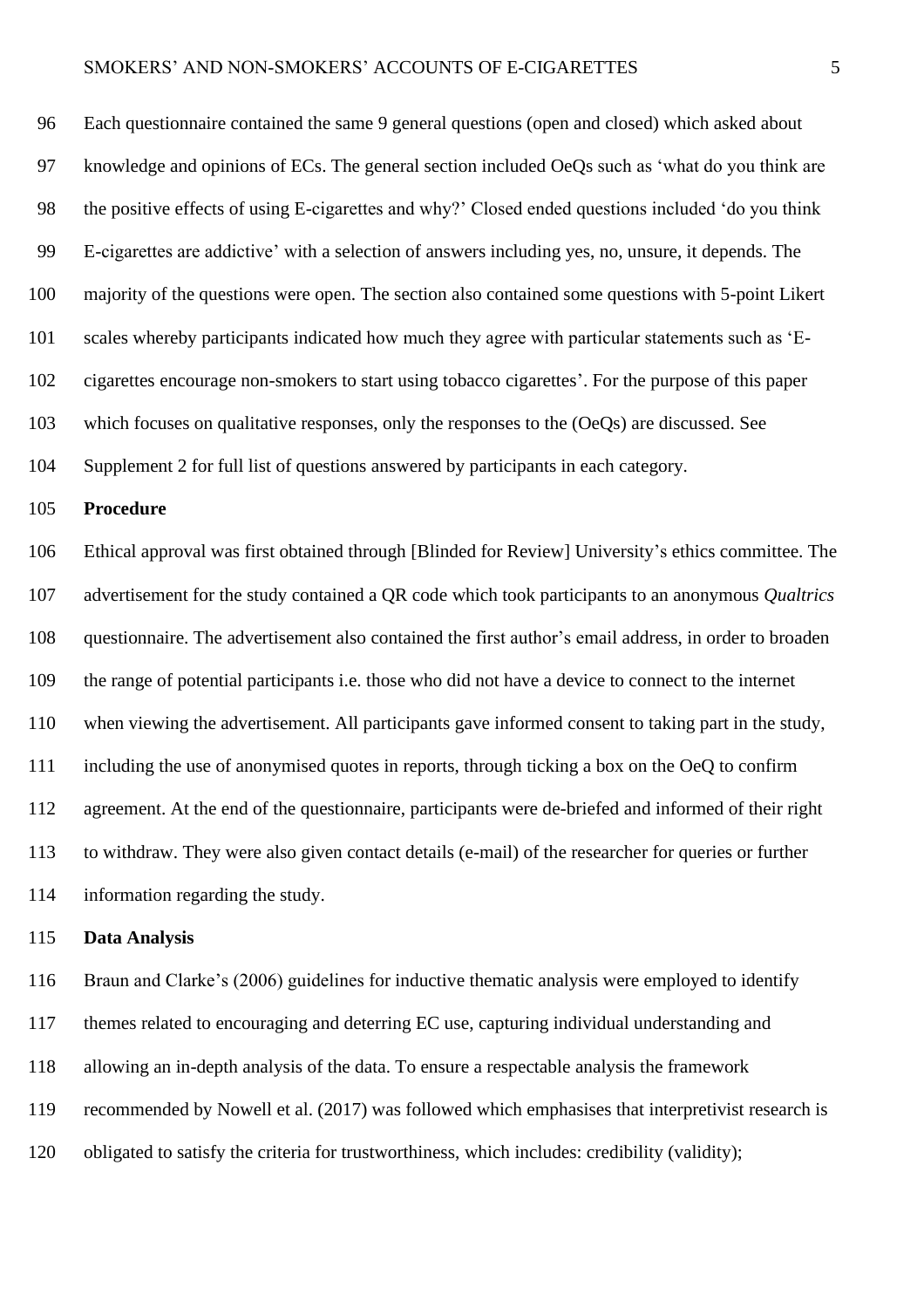transferability (generalisability); dependability, and confirmability (Shenton, 2004; Lincoln and

 Guba, 1985). Data were described, summarised, and then interpreted in relation to broader implications.

 Coding was line by line, allowing data to be organised in to meaningful groups (Tuckett, 2005). Data were initially coded by the first author for content relating to factors that encourage and deter EC use in smokers' and non-smokers. Descriptive codes based on patterns within the data, were collated with predominant focus on identification of salient themes across the questionnaire responses. These themes were discussed with the second author, revised, and validated by all members of the team. A thematic map of subordinate themes (Figure 1) was generated demonstrating the overall conceptualization of the data patterns and their relationships (Braun and Clarke, 2006). The research team engaged in reflexive analysis throughout the process of analysing the data following Willig (2008), and all authors agreed thematic structure and content.

## **Results and Discussion**

 The analysis identified four key themes evidenced across participant responses. In the quotes below participants have been given codes to protect their anonymity. An example of an identifying code would be F35W1; this example would denote F (female), aged 35, white and in Category 1.

**Theme 1: Social Context**

 Participants noted how vaping acted as a social practice. Those who were part of the emerging demographic (Category 5) embodied this notion of social and recreational vaping claiming they use ECs *'for fun'* (M18AAB5). Language such as this promotes the image of vaping as a hobby/leisure activity. Placing value on the group experience and social opportunities that come with ECs mirrors previous research (Keane et al., 2016). One participant even expressed the reasons for his EC use in relation to his career:

 Just to socialize and sell. If you don't know anything about a product it's hard to sell. If you know a lot about a product it is easier to sell (M19AAB5)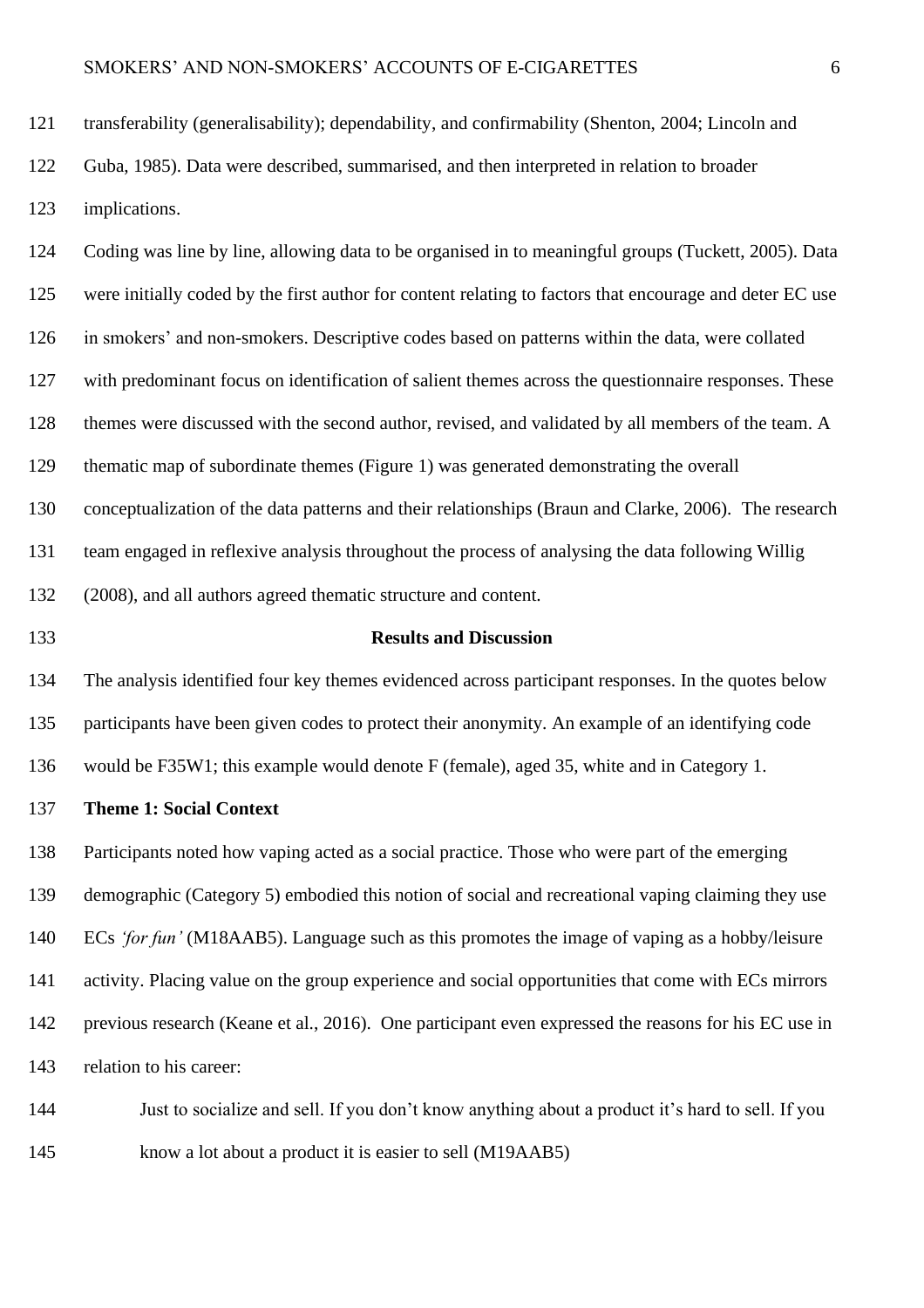# SMOKERS' AND NON-SMOKERS' ACCOUNTS OF E-CIGARETTES

| 146 | Smoking and EC use appeared to be parallel situational factors that in some cases maintain social      |
|-----|--------------------------------------------------------------------------------------------------------|
| 147 | connections. For (ex)smokers, ECs could act as an alternative to smoking, though unlike other quit     |
| 148 | attempts, they do not distance themselves from their existing social networks to avoid relapse. There  |
| 149 | were contrasting perceptions of ECs linked to social context, with one participant claiming, 'a lot of |
| 150 | people think its uncool' (F22O2). Previous research has demonstrated that adult vapers place more      |
| 151 | value on the group experience and social opportunities that come with ECs (Barbeau et al., 2013;       |
| 152 | Keane et al., 2016). Therefore, the novelty of vaping could potentially precede and produce a desire   |
| 153 | to quit smoking, or at least of quitting as a possibility, when previously it may never have been      |
| 154 | (McNeil, 2015):                                                                                        |
| 155 | A friend recommended me to try it for a week, ever since then I've stopped smoking                     |
| 156 | (M19AAB1)                                                                                              |
| 157 | There was also an indication that how those around them perceived ECs acted as an influencing          |
| 158 | factor, emphasising the importance of the social context as an encouraging or deterring factor:        |
| 159 | When I listen to my family, I guess it is influential in the sense that they recommend the use         |
| 160 | of e-cigarettes and list the benefits. This is an attempt to convert me (a smoker) to use an e-        |
| 161 | cigarette – mainly for the health benefits $(F23W4)$                                                   |
| 162 | Second-hand vapour (SHV) and scent were discussed in relation to social acceptability. Generally,      |
| 163 | participants believed the vapour from ECs smelt better than combustible tobacco cigarettes (CTC)       |
| 164 | smoke and for that reason were more socially acceptable:                                               |
| 165 | I think e-cigs are more socially acceptable. As a non-smoker, I have sometimes felt                    |
| 166 | uncomfortable walking past or being near traditional smokers as I really hate the smell and            |
|     |                                                                                                        |
| 167 | worry that the smell will get onto my clothes and hair, and so I end up worrying about this            |
| 168 | (F24W6)                                                                                                |
| 169 | The differences in perception of SHV from ECs in comparison to CTC smoke were sometimes                |
| 170 | associated with the idea that EC vapour was less damaging and less 'irritating for people around me'   |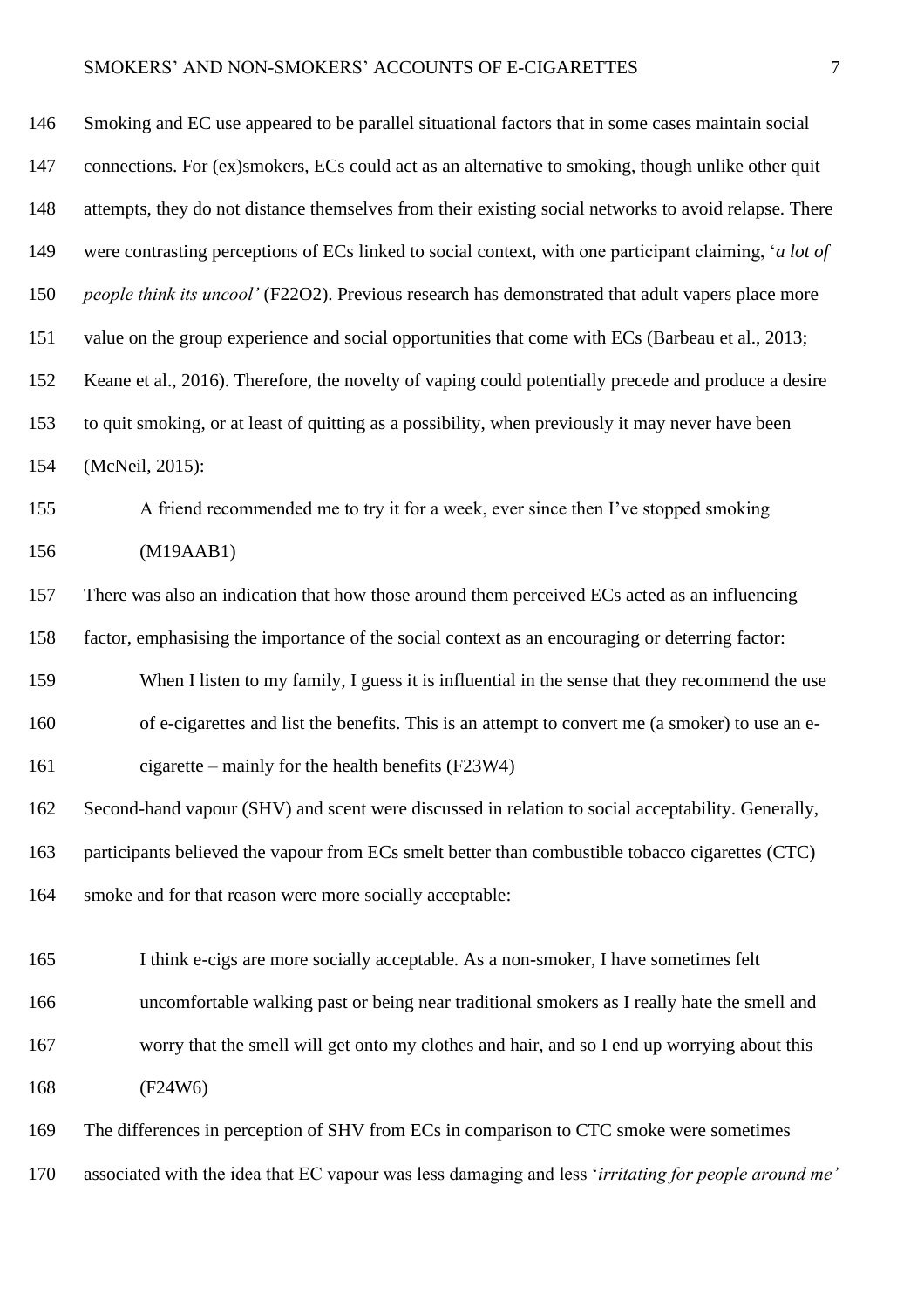- (F22O2). However, not all participants agreed with this claiming and there were evident concerns about passive vaping:
- Evidently, if e-cigarettes are banned indoors in public places, there must still be concern about secondary smoking effect (M65O6)

### **Theme 2: Informative Sources**

 This theme embodies how and where individuals get their knowledge from, the accuracies of this knowledge, how this contributes to attitude, and whether this encourages or deters EC use. There was an element of uncertainty as participants felt that available information on safety is inconsistent: I have a limited knowledge of the safety of e-cigarettes as there are often conflicting messages in the media. For example, when I first begun using an EC, I read an article that 181 said vaping would lead to 'popcorn lung' and could therefore be more harmful than cigarettes. Since then the NHS appears to have supported the use of ECs, this is what led me to try ECs again to reduce the number of cigarettes I use. I don't know much about the device 184 other than what I have been told in the stores much of my use of ECs is guess work really (F28W2)

 Some participants also expressed scepticism around the sincerity of information sources. Concerns focused on the intention of suppliers and manufactures as it was assumed they are prone to bias and in some cases were thought to have affiliations with the tobacco industry:

189 [...] the marketing strategies employed by e-cigarette manufactures indicate aggressive efforts to appeal to audiences wider than smokers. I'm suspicious of the manufacturers and suppliers focus on flavour and tastes, as this is of minimal significance to a target population of smokers that have long lost their senses of taste and smell. Granted these senses return and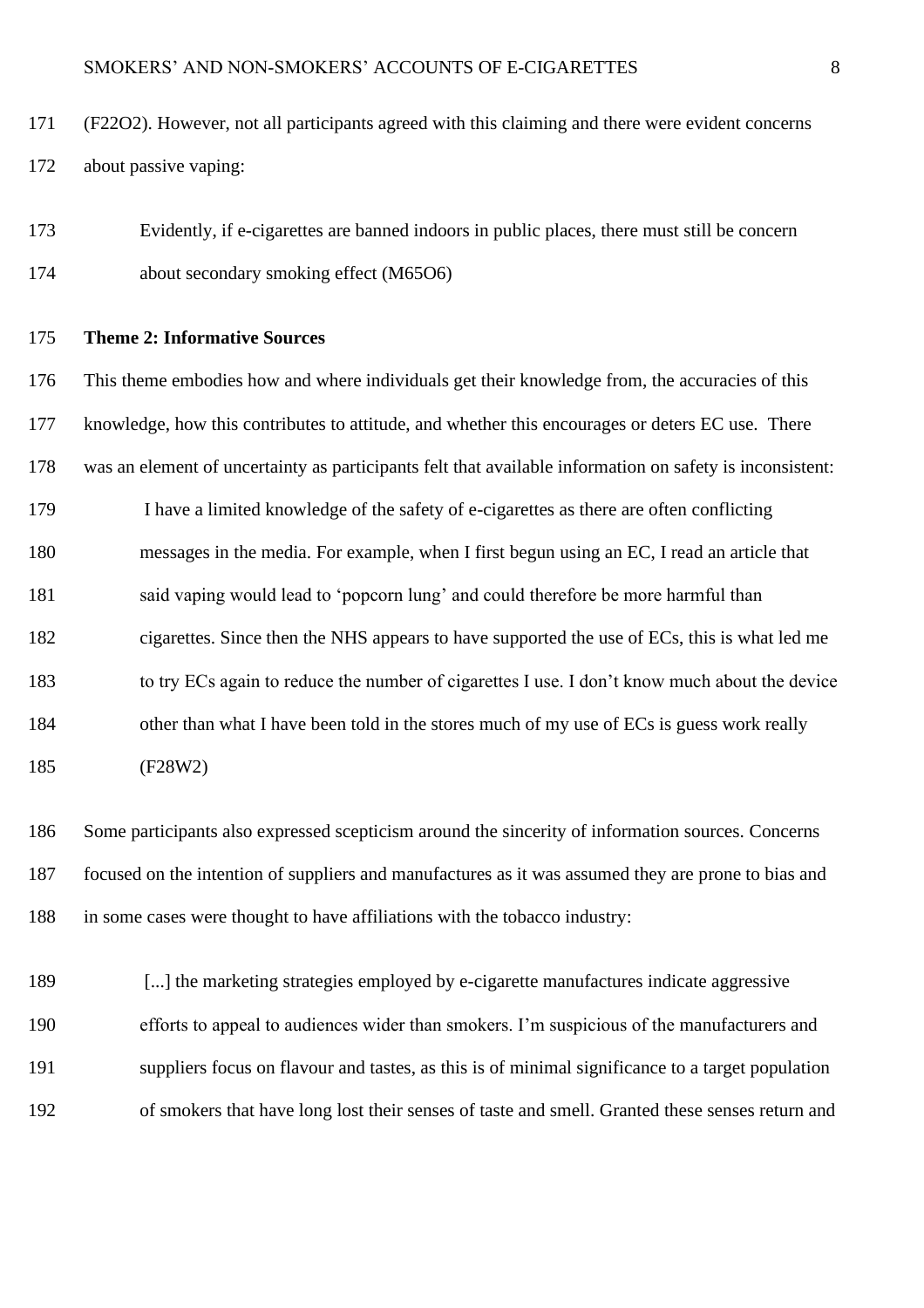- are likely to contribute to their appeal as a cessation aid, but the flavour ranges themselves in many senses are infantilising (M28W2)
- This has been highlighted as a cause for concern in alternative research (Tamini, 2017),
- demonstrating a lack of transparency of manufacturers communications.

 Participants across categories were aware that ECs were commonly used as smoking cessation devices to slowly stop smoking. Some also viewed them as a tool to prevent the initial initiation of smoking i.e. for people to use instead of smoking in social situations or to be used by '*people that don't want to start smoking cigarettes'* (F22O2). Device purpose was therefore understood as a product of individual intentions. Ultimately, whether ECs are viewed as a cessation, recreational or complementary device was seen as depending on the individual and their personal reasons for doing either, echoing concepts from the Theory of Planned Behaviour (TPB; Ajzen, 1991) which proposes that the predominant determinant of individual behaviour is behavioural intention. Examining the intentions of users has proved useful to health care professions, in order to tailor interventions accordingly and provide more customised cessation support to those not satisfied with NRT methods (Wackowski et al., 2016).

- Ambivalence was common, although the general consensus across categories was that ECs were better in some senses or 'the lesser of two evils' (Shapiro and Kayner, 2016), though there was a 210 concern that they were not risk free:
- 211 I think they are good for heavy smokers who have had difficulty quitting however I think quitting without the use of an E-cigarette would probably be better because I think we are 213 still unsure of what really goes in to an E-cigarette (F23W1)

As expected, those in Category 6 (non-smokers and non-users) generally claimed to be less

knowledgeable about ECs with some claiming they did not know anything about them. There was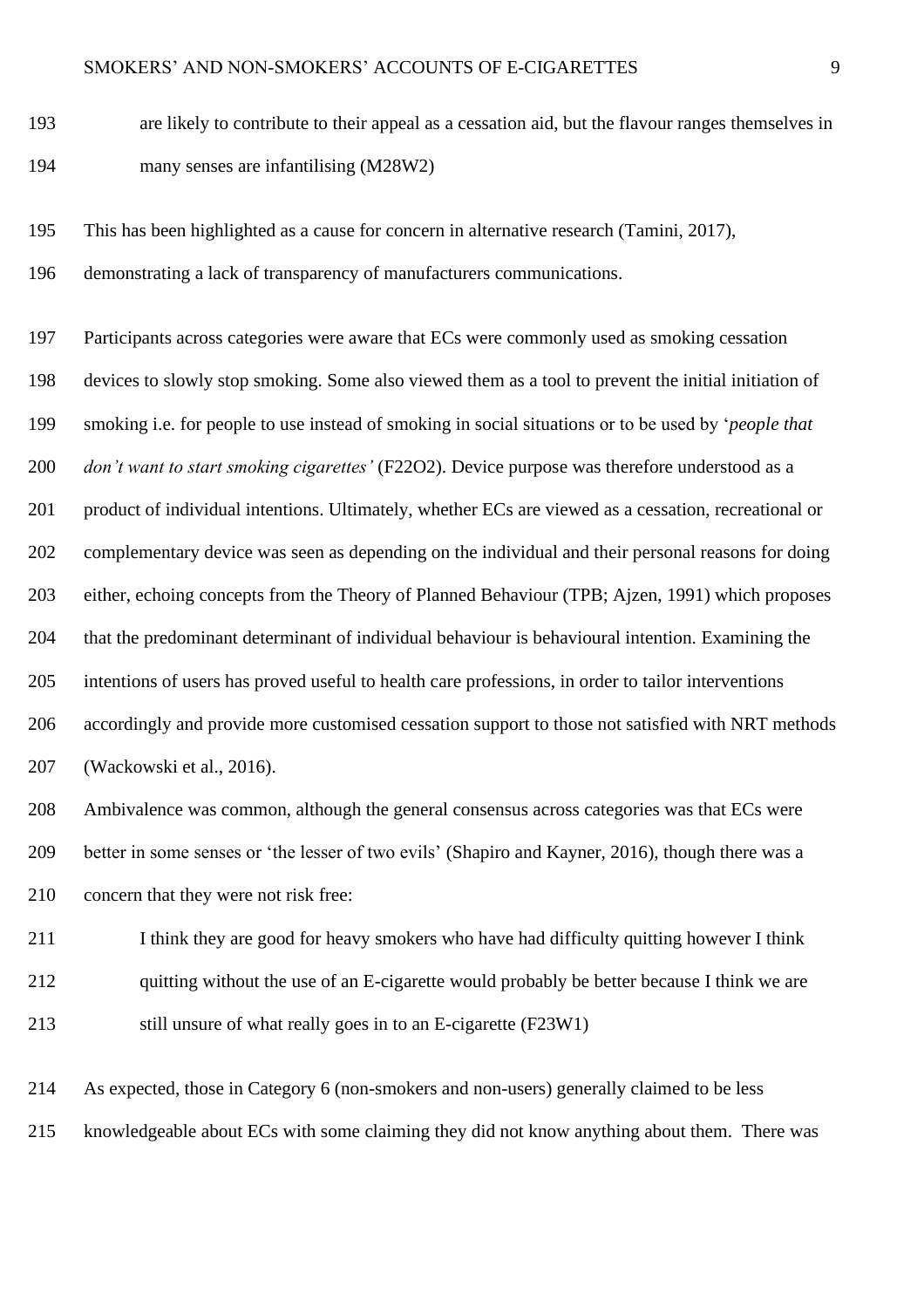also a common concern across categories regarding the lack of information about long-term effects of ECs .

 At this current moment in time, we do not seem to have steadfast research to suggest the negative effects of vaping, given it is a relatively new idea. I believe there could be extremely negative effects of their use (M29W1)

 These apprehensions reflect past misconceptions in harm reduction strategies such as the 'light cigarette' which has led to a mistrust of harm reduction tobacco products (Farrimond, 2016; Annechino and Antin, 2019). Previous research also demonstrates that the lack of reliable information and strong evidence for the effectiveness and safety of ECs acted as a barrier to use (Vasconcelos and Gilbert, 2018).

 Personal experience and observations also contributed to how some individuals established their knowledge of ECs. Accessibility was multi-faceted, and ECs were enjoyed due to the convenience of use, being able to use them in a variety of environments including being able to '*use them inside'*  (F23W4). This allowed some smokers to regain their freedom as they can be used in a wider variety of places, even where the smoking ban is enforced. However, this raises the concern that it could potentially undermine current tobacco control efforts (Vogit, 2015). There were also concerns that this freedom of use may worsen nicotine dependency:

233 I think they're more addictive to e-cigarettes compared to smoking. Because it's more accessible, doesn't affect the house/smell bad and it seems less harmful, so I think they 'vape' a lot more than they would if they were smoking. This can make them more addicted, or at least more likely to inhale nicotine. My friend has stated that to use cigarettes as a comparison to his e-cigarette habit, he must be smoking the equivalent of 40 a day. It doesn't stop him though. So, the accessibility and the 'niceness' of the e-cigarette, compared to normal cigarettes can make the habit much worse (F24W6)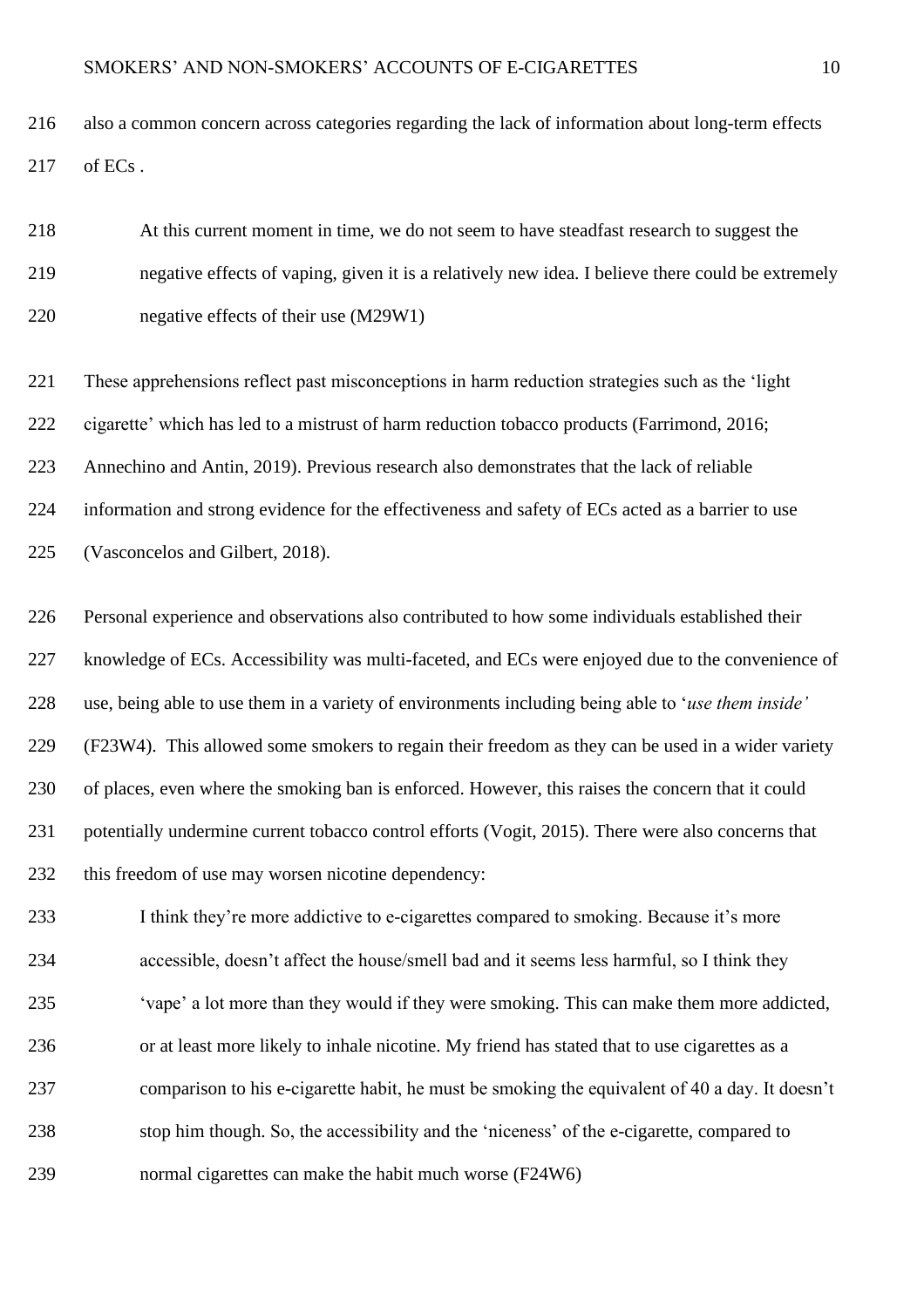Previous research has demonstrated that those who perceive devices as safer alternatives to CTCs, are more likely to distrust healthcare providers, doctors, pharmacists and other sources (Case et al., 2017). This is an important social risk that should be explored, as it may reveal deeper cultural issues such as the link between the government, public health bodies and the tobacco industry (Tamini, 2017). Within public health, many harm reduction advocates would argue that the failure to differentiate between industries is a tragedy (Case et al., 2017), as in some cases there are numerous well-meaning EC businesses which have smoking cessation at the centre of their ethos (Ward et al., 2018).

### **Theme 3: Practical Aspects**

 The third theme focused on practical and physical aspects of EC devices, evidenced by quotes regarding the products and paraphernalia associated with them, combined with the environmental issues that arise from use. It is important to point out that the constituents of this theme were of little relevance to those in Category 6, as participants in this category had no experience using the devices. In regard to smoking cessation attempts, it was common for participants to prefer menthol flavours as these were seen as more closely matching the taste of tobacco cigarettes. E-liquid flavours that could most closely resemble traditional CTCs such as menthol or tobacco appeared to be an encouraging factor for use, particularly among smokers. In the U.K, menthol and tobacco flavours are preferable for those who are attempting to quit smoking (ASH, 2019). Menthol flavours are known to have analgesic and sensory effects which are also present in other tobacco products (Lee and Glantz, 2011), so may somewhat mirror the effects of CTC.

 Sweet/fruit flavours such as '*cakey'* (M27W2) and *'mango'*(M28M2) appeared to be common flavours among those had failed to quit smoking using an EC, this may be of significance and could be explored in future research. There were some concerns regarding the safety of the liquids, with one participant saying, '*sugary liquids can't be good for the mouth'* (M45AAB1).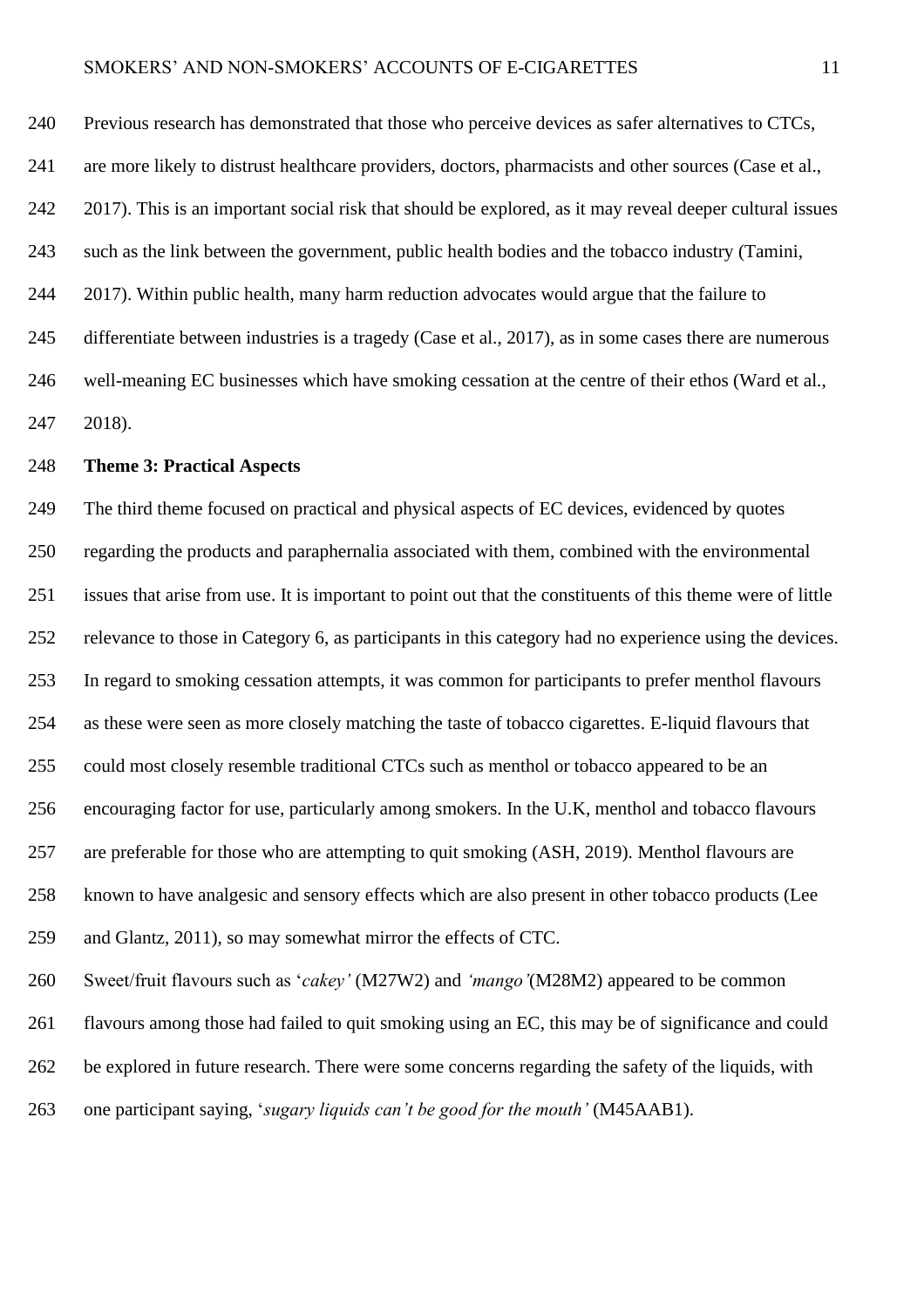# SMOKERS' AND NON-SMOKERS' ACCOUNTS OF E-CIGARETTES 12

| 264 | The potential oral effect of ECs has received surprisingly little attention when considering the         |
|-----|----------------------------------------------------------------------------------------------------------|
| 265 | intimate relationship of tobacco smoke on oral health, as well as the knowledge that the oral tissues    |
| 266 | are the first point of contact for EC aerosols when they are at their hottest and most concentrated.     |
| 267 | One study has found that EC aerosols have similar chemical properties to high-sucrose, gelatinous        |
| 268 | and acidic drinks (Kim et al., 2018).                                                                    |
| 269 | Environmental matters were discussed, some participants claimed ECs were better for the                  |
| 270 | environment, with one participant saying, 'prevents cigarette butts on the floor which is better for the |
| 271 | <i>environment'</i> (F24W1). One participant was aware of the appropriate way to dispose of the device   |
| 272 | parts:                                                                                                   |
| 273 | [] I dispose of my batteries when they no longer hold a charge in a used battery bin. The                |
| 274 | tank goes in the general waste (F57W1)                                                                   |
| 275 | Though some participants seemed less informed:                                                           |
| 276 | I would be interested to know how disposable the supposedly disposable cigarettes are as the             |
| 277 | battery must contain some hazardous waste (M24W3)                                                        |
| 278 | Participants who had used ECs had a better understanding of disposal than non-smokers and non-           |
| 279 | users, these issues generally did not seem to concern those in Category 5 and 6. Whether this was        |
| 280 | encouraging, or deterring was dependent on how they viewed the device in comparison to the               |
| 281 | damage CTCs have on the environment. There is limited information on the environmental impact of         |
| 282 | ECs (Chang, 2014). It is vital for public health regulators to maintain that the devices are being       |
| 283 | disposed of responsibly and ensure the public have access to the knowledge of how to do this so they     |
| 284 | can make informed decisions.                                                                             |
| 285 | Practical aspects, such as physical device properties, money and ease of use were important across       |
| 286 | categories (not including Category 6) when discussing ECs. Device inferiorities were commonly a          |
| 287 | deterring factor,                                                                                        |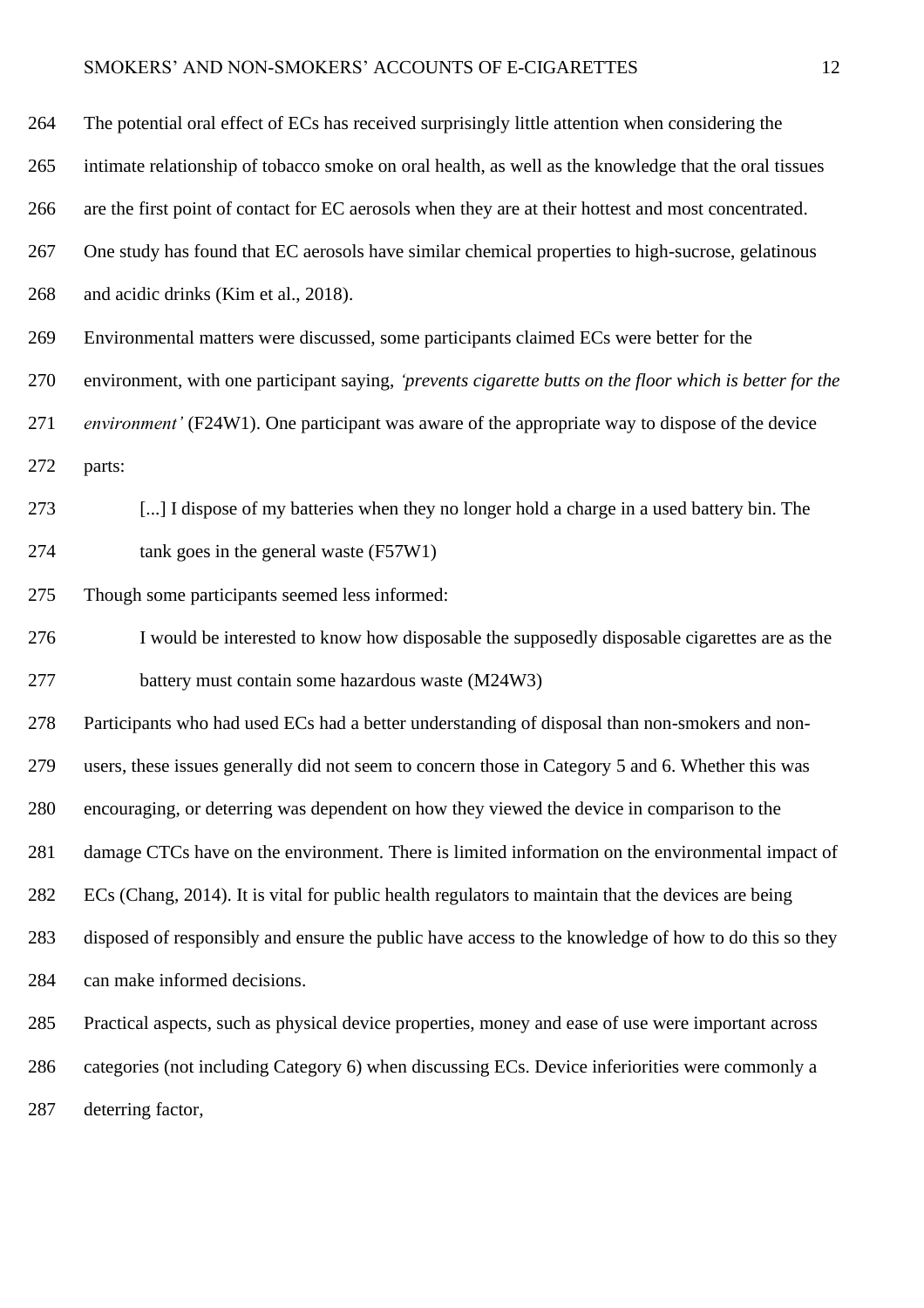[...] not always reliable, high maintenance, not always available as a smoking option (M21AAB5).

 Long battery life was seen as vital and failure in this often led to relapse as participants felt they were *'a lot more likely to smoke'* (M23W1). Device malfunctions were commonly associated with relapse and were a deterring factor as buying replacement parts eventually counteracted the cost-

 effectiveness of ECs when compared to CTCs. One participant expressed concerns about the device leaking:

I find a lot of ecigs leak which put me off using it (F24AAB2)

There were also some apprehensions about the safety of the device parts with one participant

claiming that poor quality devices could be dangerous, and concerns about batteries which '*might* 

*explode'* (F19AAB6). A large influencing factor encouraging smokers to try ECs was the amount of

money they were spending on CTCs:

the cost for me is the most noticeable positive effect of using an EC (F28W2)

Previous research has demonstrated that variations in price of devices when compared to

combustibles impact the likelihood of smokers switching (Liber et al., 2016). Unfortunately, the

aforementioned device inferiorities often led to frequently buying new parts making the cost

effectiveness argument unworkable. Experiences of the device as a cessation product was affected by

 this and differed across categories and, the success rate, shaping the general attitude toward them as a cessation device.

#### **Theme 4: Health Implications**

 The final theme focused on health repercussions, both positive and negative, that arise from EC use regardless of intentions. The efficacy of the device as a cessation method was discussed,

understandably those who had managed to quit smoking generally had more positive views of ECs:

 Totally effective method that has saved thousands of lives, users are in control of managing their addiction (M45AAB1)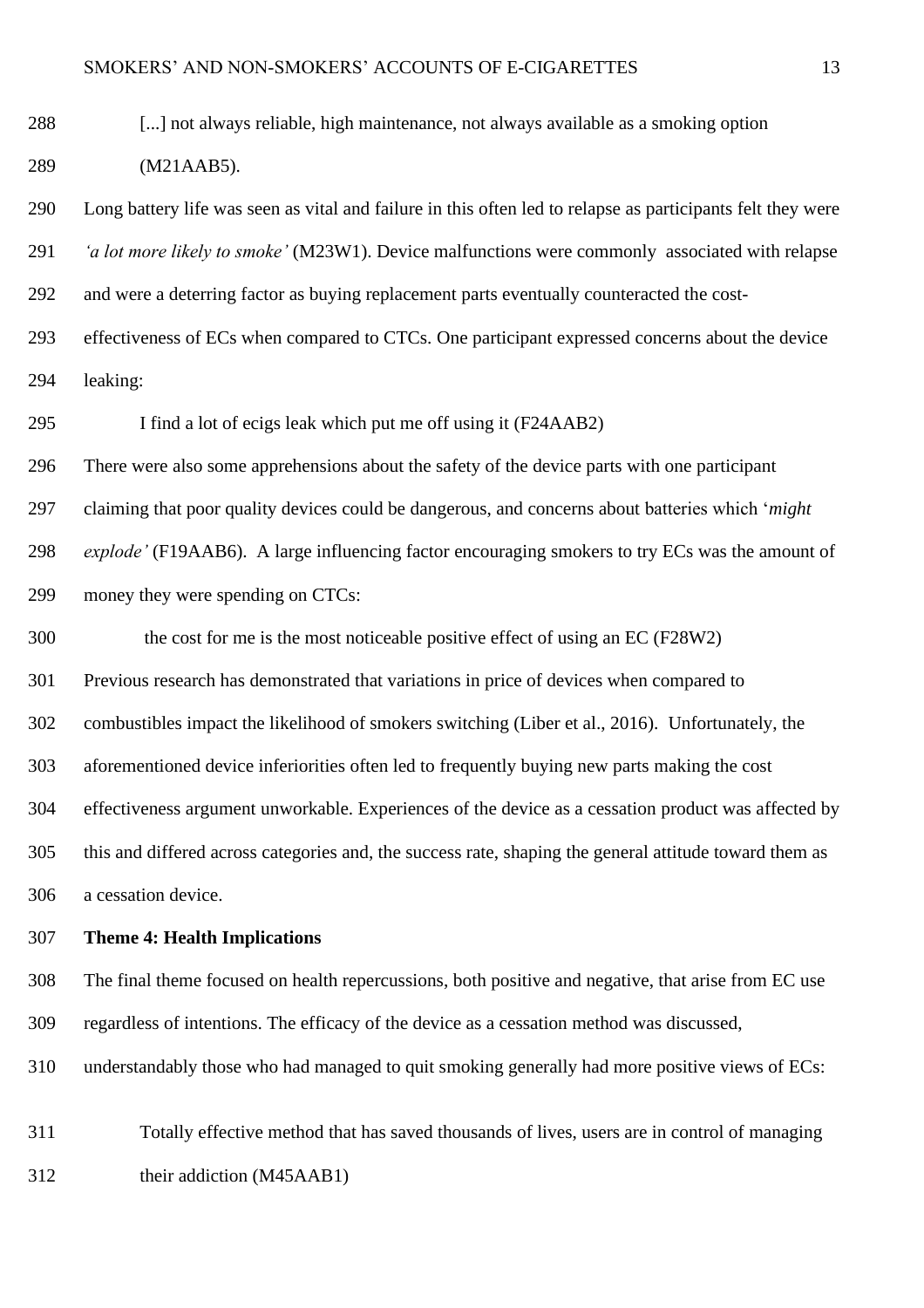| 313 | Successful quit attempts were due to reasons such as assistance in dealing with cravings. It also  |
|-----|----------------------------------------------------------------------------------------------------|
| 314 | provided a sense of autonomy as one participant felt in control of managing their addiction. Those |
| 315 | who had not managed to quit had more negative perspectives:                                        |

 E-cigarettes as I see them create a false sense of safety and when coupled with the inability to monitor consumption, a dependency that is difficult to achieve through even the most obscene tobacco use (M28M2)

 Perceived risks play an important role in selecting tobacco products (Hammond et al, 2009). The Health Belief Model (HBM: Rosenstock, 1974) proposes that perceived risk can affect the motivation to perform a particular health behaviour (Pepper et al., 2015). The degree to which individuals believe ECs to be a less harmful alternative to CTCs will affect the prevalence of their use. Those who initiate EC use for smoking cessation or harm reduction purposes, which are the two most commonly reported goal-orientated reasons (ASH, 2019), may be explicitly or implicitly attempting to reduce their chances of developing a smoking-related illness.

 As ECs have rapidly evolved, their nicotine delivery has improved, meaning they may be more attractive to smokers as a replacement (Unger and Unger, 2018). ECs generate an aerosol that penetrates deep into the respiratory tract, which achieves instant absorption of nicotine to the pulmonary venous circulations, mirroring tobacco consumption in the form of CTCs (Sosnowski and Odziomek, 2018). Although this could be viewed positively, this means that the addiction potential has also increased (Unger and Unger, 2018). Concerns about nicotine dependency was also a deterring factor; once participant suggested the devices should have specific mechanism in order to prevent nicotine abuse:

 An automatic locking mechanism that prevents nicotine flooding/abuse. My latest e-cigarette had such a feature (M28W1)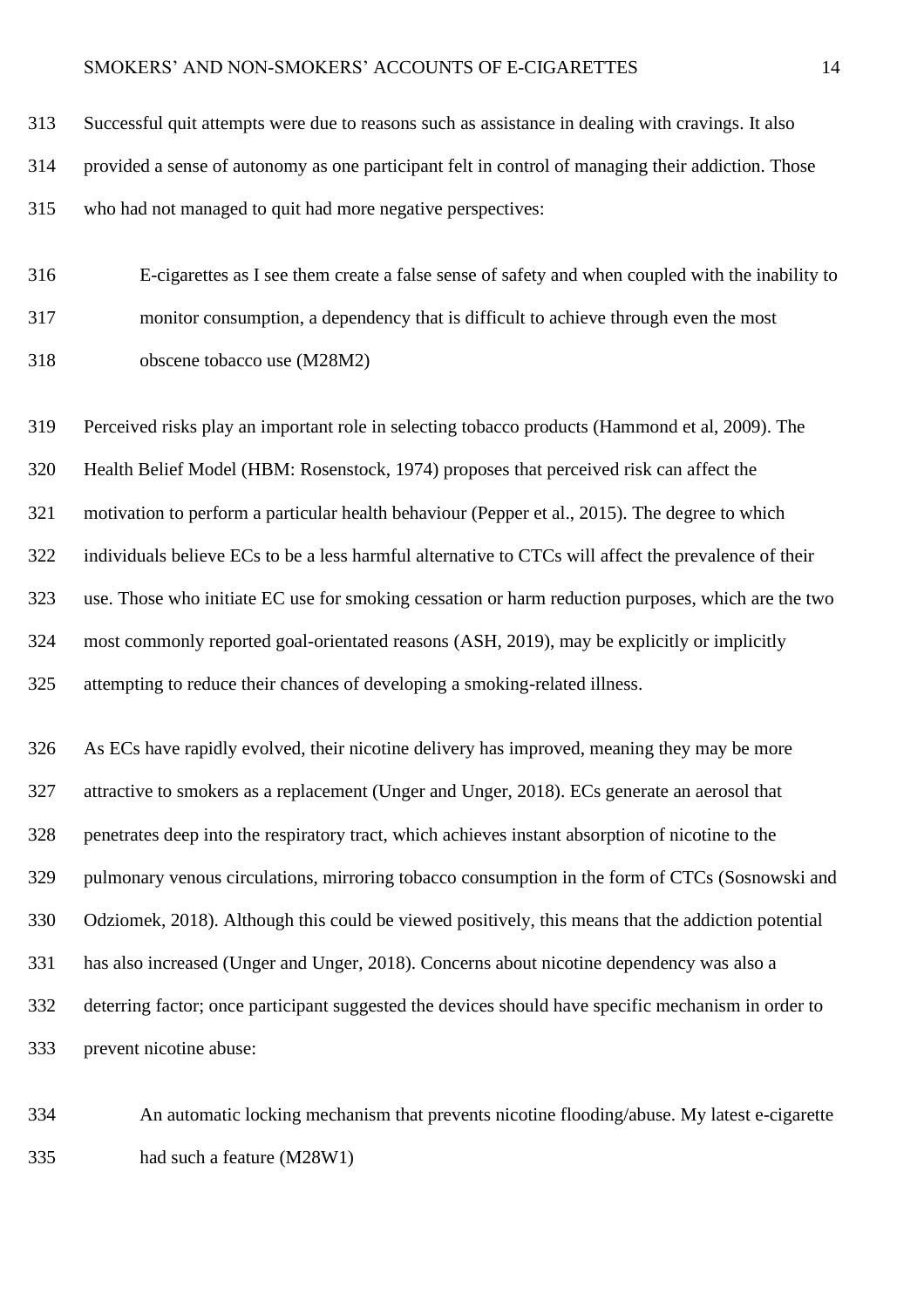- Even for those who had manage to quit smoking CTCs there were still hesitations about the device as replacing cigarette addiction with an EC addiction:
- I have given up cigarettes but just adopted another addiction with E-cigarettes although it is not as bad as cigarettes, I don't think I could ever quit both (F22O1)
- Smokers and ex-smokers noticed differences from switching from CTCs to ECs including
- improvements in skin, breathing, and energy. Although noticeably beneficial for some, not all
- participants were convinced:

a small number of benefits come to mind, but they're outweighed by the negatives (M28M2)

 It is important to examine the roles of affect and perceived risks in tobacco and nicotine products (Popova et al., 2018). Research should ensure to differentiate between perceived risk and actual negative experience. Given the lack of scientific agreement and uncertainty surrounding the use of devices, means to clearly convey accurate information need to be considered.

**Strengths and Limitations**

 Strengths of this study were that participants were detailed in their responses and shared a large amount of information. The anonymity of the process enabled this level of disclosure. This study also broadened the participant pool by accessing participants from a range of ages and genders. There were undeniable limitations to the study. Accounts are from participants from one geographical area of the UK so it is uncertain how far these responses would generalise to others outside this area. There are disadvantages to the snowball sampling strategy, as it is not random and can therefore lead to bias (Emerson, 2015). Socioeconomic status (SES) was also not explored in this study, which is limiting, as previous research has demonstrated it has been linked to differences in perceptions of ECs (Hartwell et al., 2017). Future research could compare themes between people in different SES groups. There were also conceptual challenges such as self-categorization of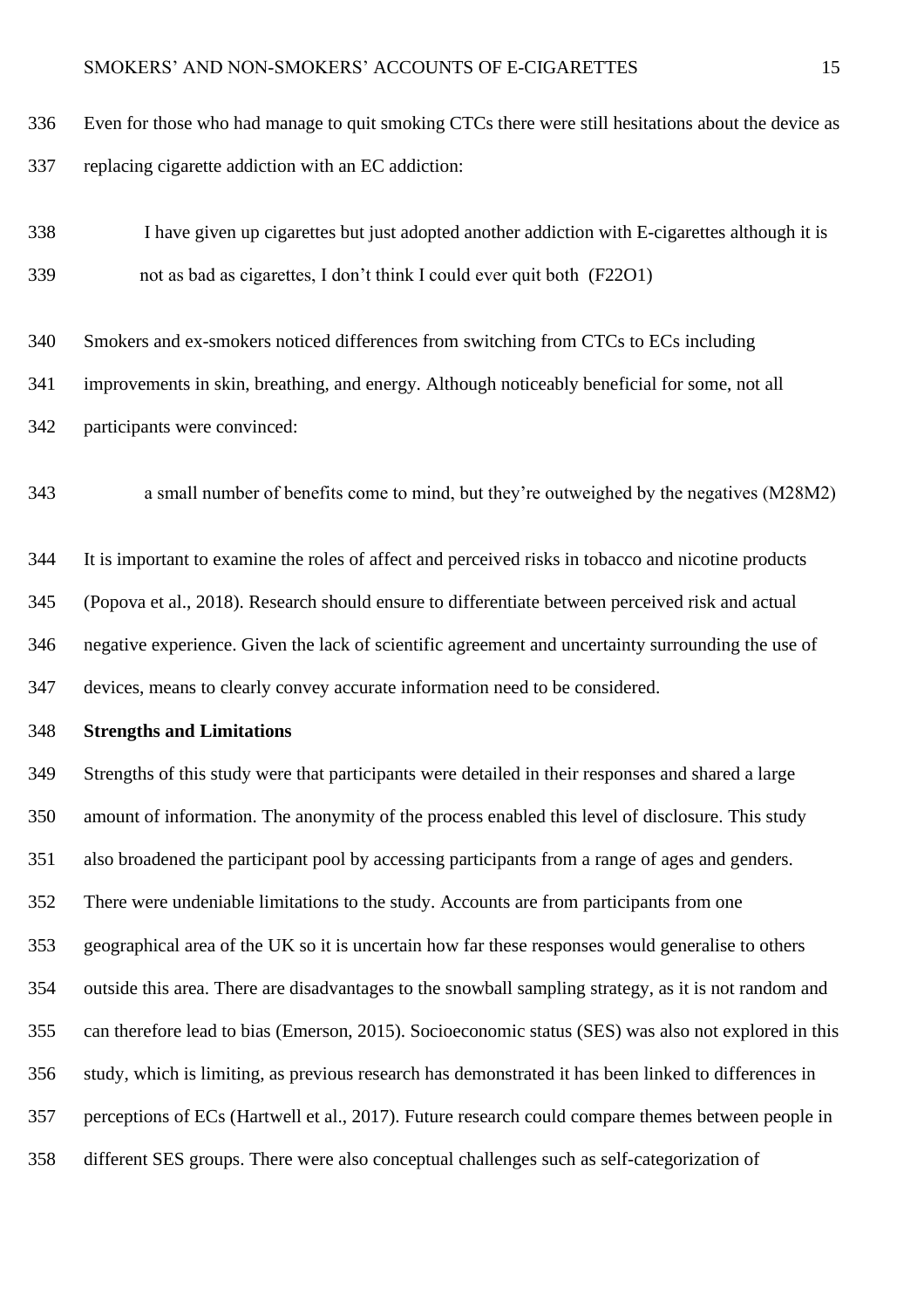smoking/EC use; there is a possibility that participants could self-identify incorrectly due to social expectations. Although participants in this study varied in ethnicity, participants largely identified as white, so it is uncertain how far these responses can generalise to other ethnicities. Further research could examine this through a wider group of participants with varied ethnicities, as well as from wider range of geographical areas.

### **Key Implications**

- 1. Future research should continue to explore the social practice, including perceptions of SHV that surround vaping behaviour in order to provide more effective ways of understanding and conceptualising attitudes toward ECs, as well shifting the focus from individuals as the agent of behaviour, toward alliances between EC behaviour and social practices.
- 2. There is a need for more transparency between communication systems. It is important for information that is available to be accurate and communicated efficiently to avoid 371 stigmatizing ECs, which could prevent smokers from wanting to use them, whilst also ensuring non-smokers are deterred from using them. Harm-reduction campaigns should ensure that it is clear when information comes from credible sources or is a form of marketing, in order to accurately influence EC attitudes and knowledge.
- 3. It is important to find a balance between cost efficiency without compensating for device product quality, whilst also ensuring the cost is high enough to deter youth access. The most cost-effective method for cessation is important for public health gain. The accessibility of EC products highlights an important risk factor of smoking relapse. Future harm reduction policies should consider this and contemplate implementing policies to allow EC paraphernalia to be more readily available than CTCs. It is also vital for waste disposal authorities to maintain that the devices are being disposed of responsibly and ensure the public have access to the knowledge of how to do this, so they can make informed decisions. Health policy debates around ECs should consider the health of the environment.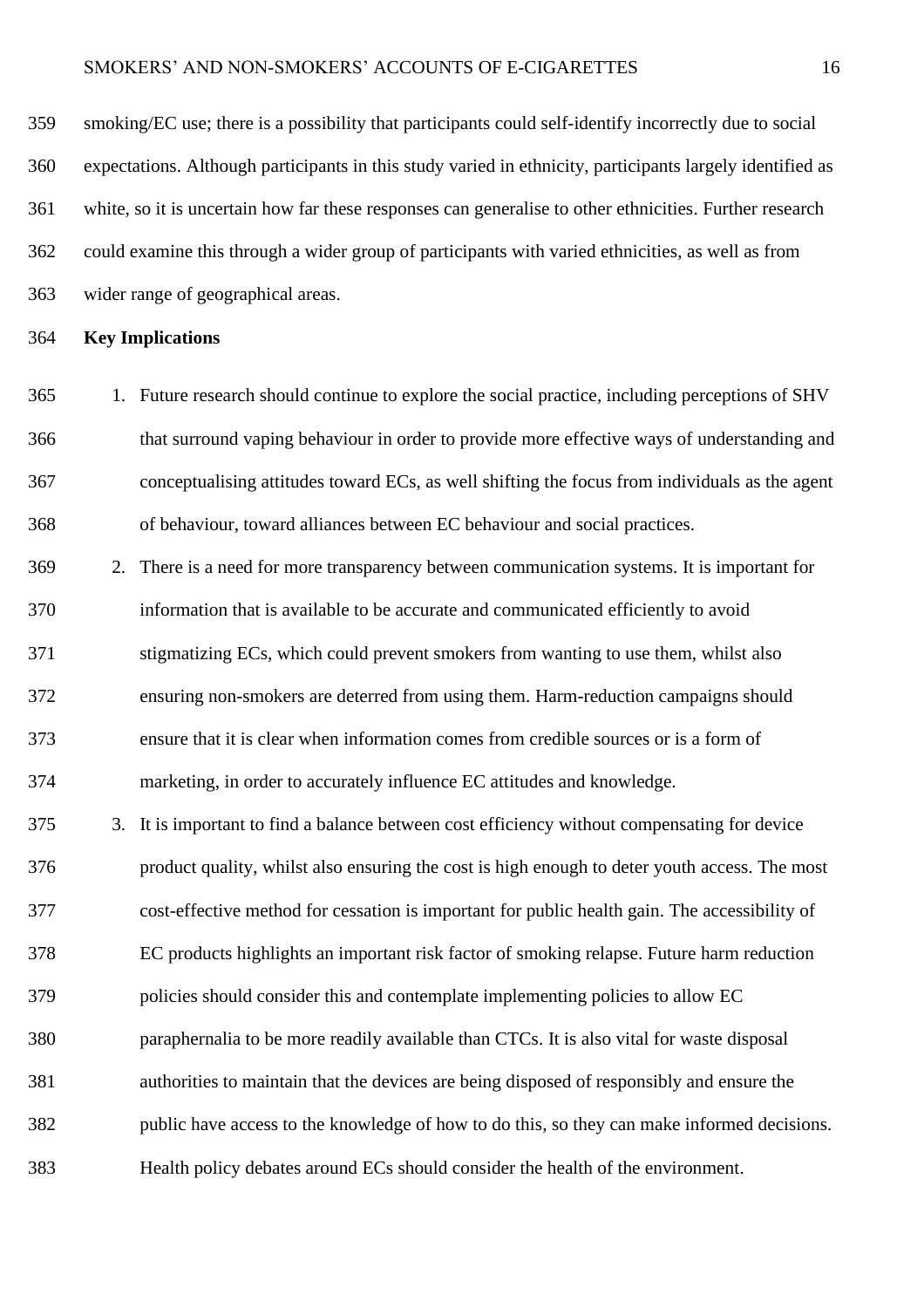| 384 | 4. Given the general misunderstanding on the health effects of ECs and the vital role of               |
|-----|--------------------------------------------------------------------------------------------------------|
| 385 | perception in behaviour, health care providers, health education practitioners, campaign               |
| 386 | designers and policy makers should remain vigilant and unbiased when advising on ECs.                  |
| 387 | <b>Reflexive Analysis</b>                                                                              |
| 388 | We have tried to present participant accounts fairly and disinterestedly. The first author is a PhD    |
| 389 | student in Psychology, and the other authors are the supervisory team which consisted of five          |
| 390 | academics, two from health psychology and three from public health. The analysis benefits from         |
| 391 | having a range of perspectives on ECs from those in a range of disciplines. However, our roles as      |
| 392 | academics involved in health promotion may have influenced our analysis of data, so this needs to be   |
| 393 | taken into account when reading our analysis and interpretation.                                       |
| 394 | Conclusion                                                                                             |
| 395 | This study demonstrates the variability of EC experiences. The social context surrounding              |
| 396 | individuals moulds their experience and perception of ECs. The intentions and implications of          |
| 397 | informative sources absorbed also shape individual accounts. Practical and physical aspects of EC      |
| 398 | devices, and how users and non-users have experienced these individually, contributes toward their     |
| 399 | perception. The health implications of ECs highlight both the positive and negative effects of ECs. It |
| 400 | is therefore important that health professionals do not expect homogenous patterns of experiences, so  |
| 401 | tailored and efficient advice can be given.                                                            |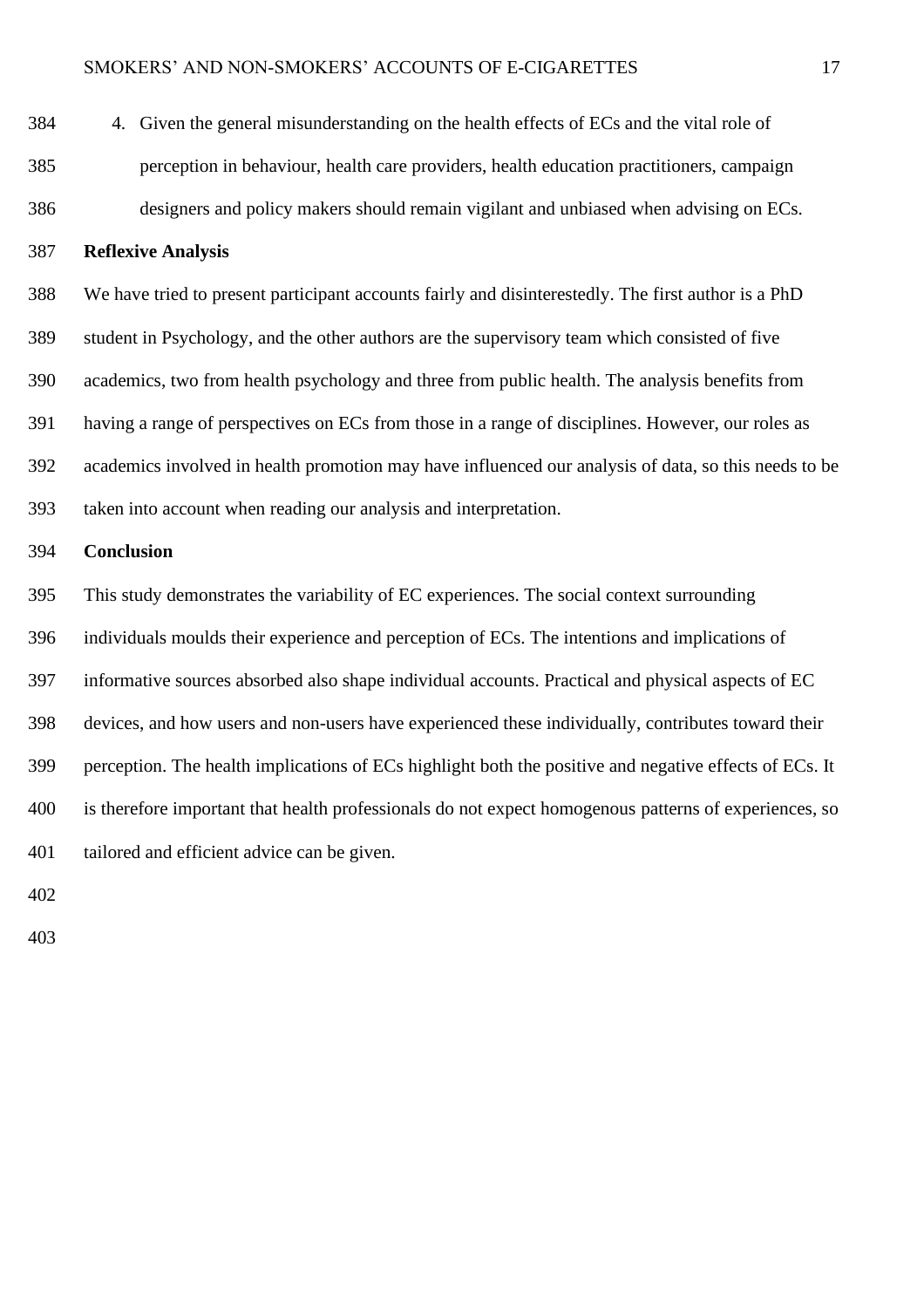### **References**

- Action on Smoking and Health (2019). [Use of E-cigarettes Among Adults in Great Britain 2019]. London: ASH
- Ajzen, I (1991) The Theory of Planned Behavior. *Organizational Behavior and Human Decision Processes*, 50(2):179-211.
- Annechino,R and Antin, T (2019) Truth Telling about Tobacco and Nicotine. *International Journal of Environmental Research and Public Health*, 16(4): 530.
- Barbeau A, Burda, J and Siegel M (2013) Perceived efficacy of e-cigarettes versus nicotine
- replacement therapy among successful e-cigarette users: a qualitative approach. *Addiction Science & Clinical Practice*, 8(1): 5.
- Braun V and Clarke V (2006) Using thematic analysis in psychology. *Qualitative Research in Psychology*, 3: 77-101.
- 
- Case K, Lazard A, Mackert M and Perry C (2017) Source Credibility and E-Cigarette Attitudes: Implications for Tobacco Communication. *Health Communication*, 33(9): 1059-1067.
- Chang H (2014) Research gaps related to the environmental impacts of electronic
- cigarettes. *Tobacco Control*, 23: 4-58.
- Hammond D and Parkinson C (2009) The impact of cigarette package design on perceptions of risk. *Journal of Public Health*, 31(3): 345-353.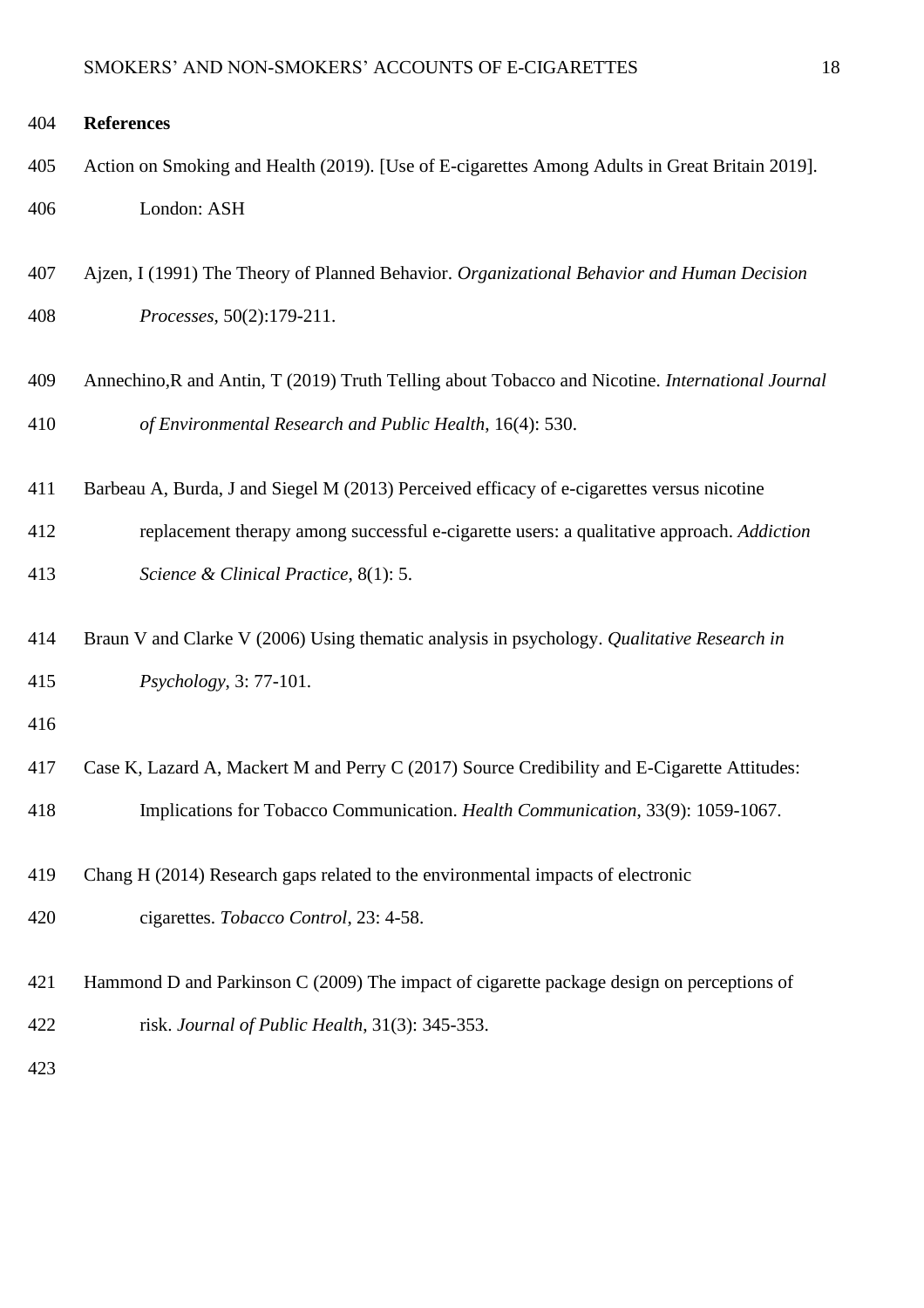| 424 | Hartwell G, Thomas, S, Egan, M, Gilmore A and Petticrew, M (2017) E-cigarettes and equity: a    |
|-----|-------------------------------------------------------------------------------------------------|
| 425 | systematic review of differences in awareness and use between sociodemographic                  |
| 426 | groups. Tobacco Control, 26(2): 85-91.                                                          |
| 427 |                                                                                                 |
| 428 | Harrell M, Weaver S, Loukas A, Creamer M, Marti C, Jackson C, Heath J, Nayak P, Perry C,        |
| 429 | Pechacek T and Eriksen M (2017) Flavored e-cigarette use: Characterizing youth, young           |
| 430 | adult, and adult users. Preventive Medicine Reports, 5: 33-40.                                  |
| 431 | Kaisar M, Prasad S, Liles T and Cucullo L (2016) A decade of e-cigarettes: Limited research &   |
| 432 | unresolved safety concerns. Toxicology, 365: 67-75.                                             |
| 433 |                                                                                                 |
| 434 | Keane H, Weier M, Fraser D and Gartner C (2016) Anytime, anywhere': vaping as social practice.  |
| 435 | Critical Public Health, 27(4): 465-476.                                                         |
| 436 |                                                                                                 |
| 437 | Kim H, Davis A, Dohack J and Clark P (2016) E-Cigarettes Use Behavior and Experience of Adults: |
| 438 | Qualitative Research Findings to Inform E-Cigarette Use Measure Development'. Nicotine &        |
| 439 | Tobacco Research, 19(2):190-196.                                                                |
| 440 |                                                                                                 |
| 441 | Kim S, Smith S, Beauchamp C, Song Y, Chiang M, Giuseppetti A, Frukhtbeyn S, Shaffer I, Wilhide  |
| 442 | J, Routkevitch D, Ondov J and Kim J (2018) Cariogenic potential of sweet flavors in             |
| 443 | electronic-cigarette liquids. PLoS One, 13(9) doi: 10.1371/journal.pone.0203717.                |
| 444 |                                                                                                 |
| 445 | Lee Y and Glantz S (2011) 'Menthol: putting the pieces together'. Tobacco Control, 20: 1-7.     |
| 446 |                                                                                                 |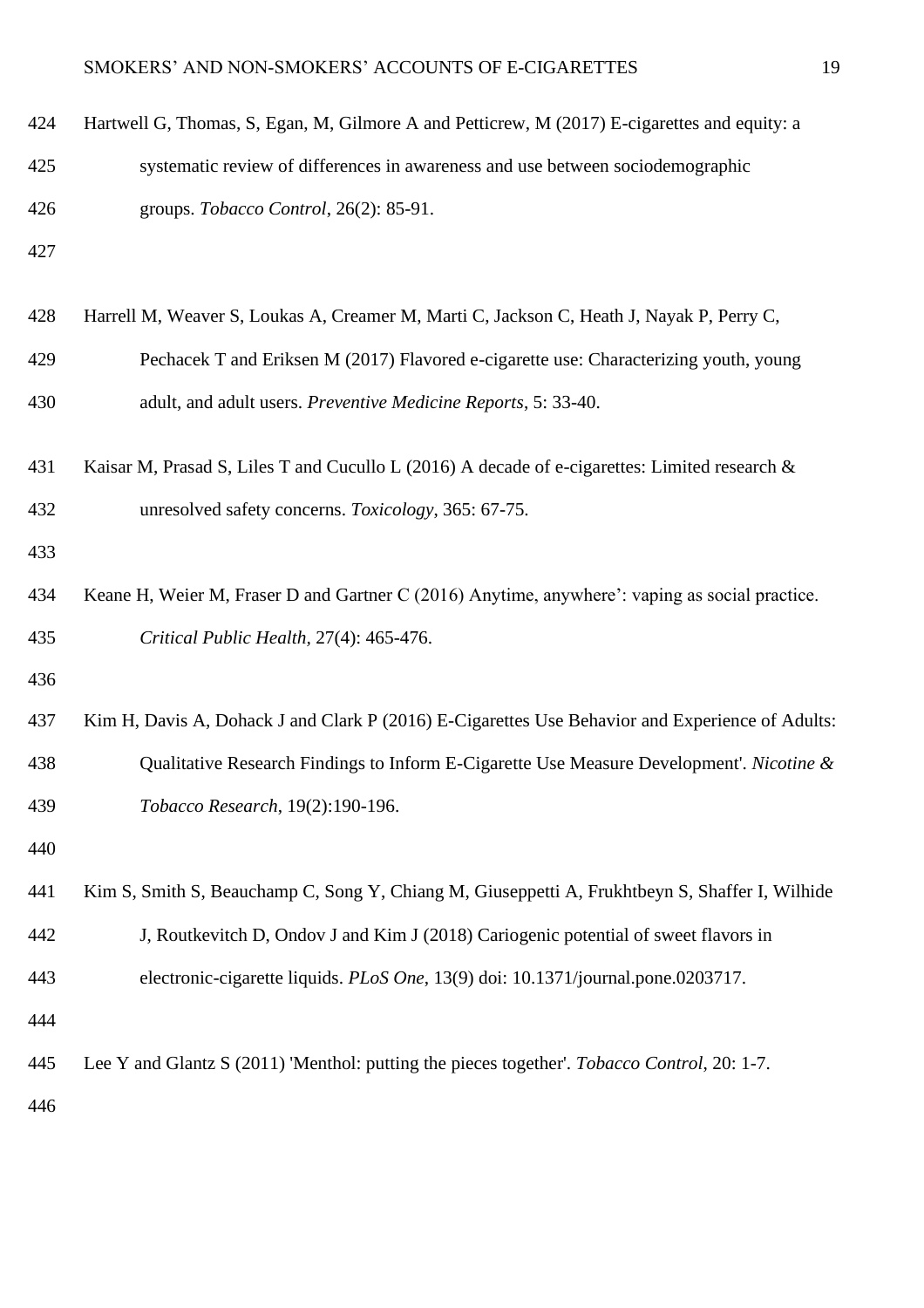| 447 | Liber A, Drope J and Stoklosa M (2016) 'Combustible cigarettes cost less to use than e-cigarettes: |
|-----|----------------------------------------------------------------------------------------------------|
| 448 | global evidence and tax policy implications'. Tobacco Control, 26(2): 158-163.                     |
| 449 |                                                                                                    |
| 450 | Lincoln Y and Guba E (1985) Naturalistic inquiry. Brantford, Ont.: W. Ross MacDonald School        |
| 451 | Resource Services Library.                                                                         |
| 452 |                                                                                                    |
| 453 | McNeil A (2015) Underpinning evidence for the estimate that e-cigarette use is around 95% safer    |
| 454 | than smoking. Report, Public Health England, UK, August.                                           |
| 455 |                                                                                                    |
| 456 | Nowell L, Norris J, White D and Moules N (2017) Thematic Analysis: Striving to Meet the            |
| 457 | Trustworthiness Criteria. International Journal of Qualitative Methods, 16(1), doi:                |
| 458 | /10.1177/1609406917733847.                                                                         |
| 459 | Pepper J, Emery S, Ribisl K, Rini, C and Brewer N (2014) How risky is it to use e-cigarettes?      |
| 460 | Smokers' beliefs about their health risks from using novel and traditional tobacco products.       |
| 461 | Journal of Behavioral Medicine, 38(2): 318-326.                                                    |
| 462 | Popova L, Owusu D, Weaver S, Kemp C, Mertz C, Pechacek T and Slovic P (2018) Affect, risk          |
| 463 | perception, and the use of cigarettes and e-cigarettes: a population study of U.S. adults. BMC     |
| 464 | Public Health, 18(1): 395.                                                                         |
| 465 | Rooke C, Cunningham-Barley S and Amos A (2016) Smokers' and ex-smokers' understanding of           |
| 466 | electronic cigarettes: A qualitative study. Tobacco Control 25: 60-66.                             |
| 467 | Rosenstock, I. (1974) 'The Health Belief Model and Preventive Health Behavior'. Health Education   |
| 468 | Monographs, 2(4) pp.354-386.                                                                       |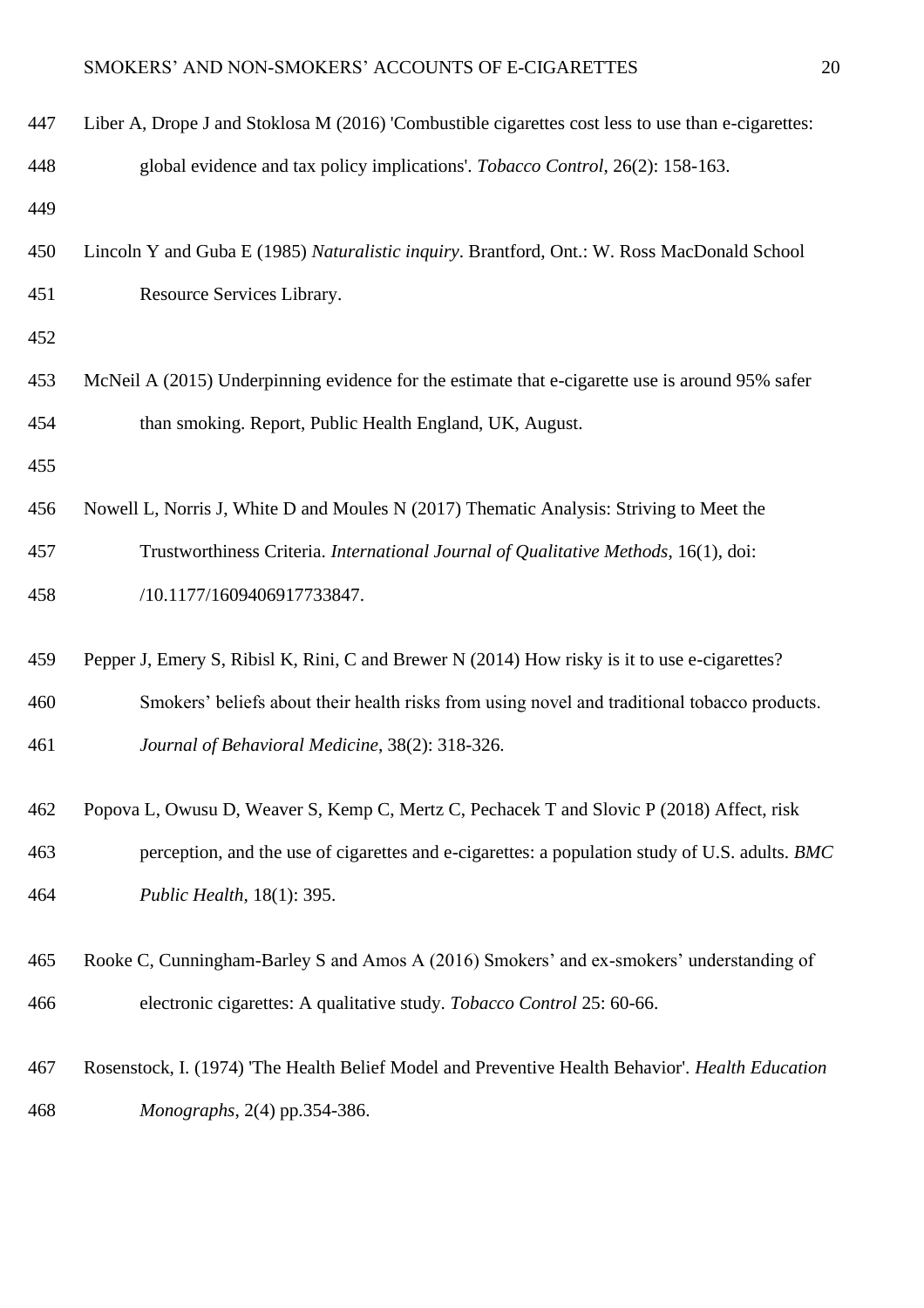| 469 | Shapiro S and Kaynar A (2016) Electronic cigarettes: the lesser of two evils, but how much                  |
|-----|-------------------------------------------------------------------------------------------------------------|
| 470 | less?. Thorax, 71(12): 1080-1081.                                                                           |
| 471 |                                                                                                             |
| 472 | Shenton A (2004) Strategies for ensuring trustworthiness in qualitative research projects. <i>Education</i> |
| 473 | for Information, 22(2): 63-75.                                                                              |
| 474 | Simmons V, Quinn G, Harrell P, Meltzer L, Correa, J, Unrod M and Brandon T (2016) E-cigarette               |
| 475 | use in adults: a qualitative study of users' perceptions and future use intentions. Addiction               |
| 476 | Research & Theory, 24(4):313-321.                                                                           |
| 477 | Sosnowski T and Odziomek M (2018) Particle Size Dynamics: Toward a Better Understanding of                  |
| 478 | Electronic Cigarette Aerosol Interactions With the Respiratory System. Frontiers in                         |
| 479 | Physiology, 9: $p.853$ .                                                                                    |
| 480 | Sussan T, Shahzad F, Tabassum E, Cohen J, Wise R, Blaha M, Holbrook J and Biswal S (2017)                   |
| 481 | Electronic cigarette use behaviors and motivations among smokers and non-smokers. BMC                       |
| 482 | Public Health 17(1): 686.                                                                                   |
| 483 | Tamimi N (2017) The Ambiguity of Electronic Cigarettes: Reflections on Boundary Objects and                 |
| 484 | Biomedicalization. Doctor of Philosophy. Brunel University London, UK.                                      |
| 485 | Tuckett A (2005) Applying thematic analysis theory to practice: A researcher's                              |
| 486 | experience. Contemporary Nurse, 19(2): 75-87.                                                               |
| 487 |                                                                                                             |
| 488 | Unger M and Unger D (2018) E-cigarettes/electronic nicotine delivery systems: a word of caution on          |
| 489 | health and new product development. Journal of Thoracic Disease, 10(22): 2588-2592.                         |
| 490 |                                                                                                             |